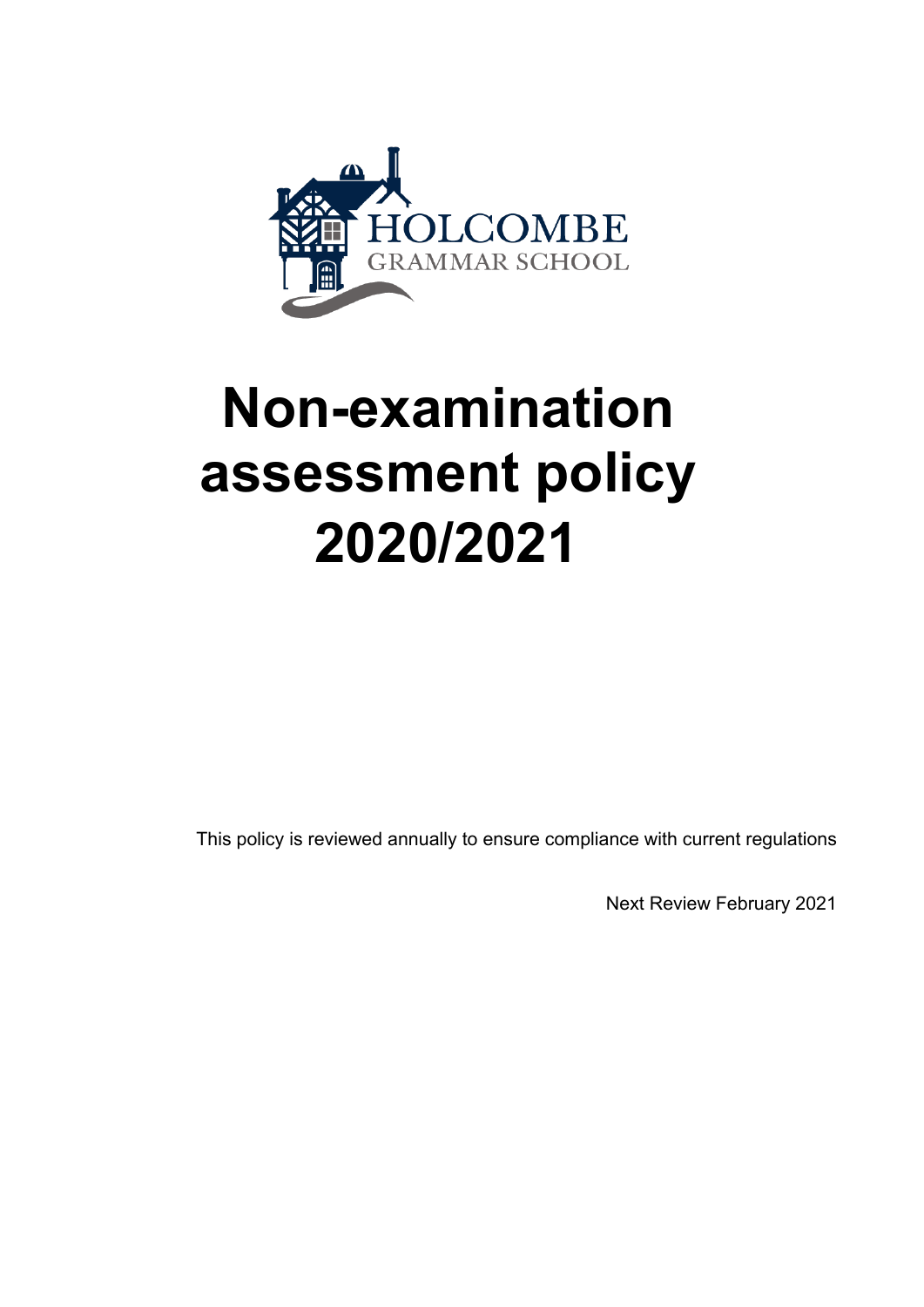## **Key staff involved in the conduct of non-examination assessments**

| <b>Role</b>                                              | Name(s)                                                   |
|----------------------------------------------------------|-----------------------------------------------------------|
| Head of centre                                           | Lee Preston - Headteacher Jan 2020                        |
| Quality assurance (QA)<br>lead/Lead internal<br>verifier | <b>Patricia Wilson</b>                                    |
| SLT member(s)                                            | David Day, Janina Villalta, Andy Anderson, Alison Tanti   |
| <b>SENCo</b>                                             | <b>David Hayes</b><br><b>Lorraine Bridges - Assistant</b> |
| Exams officer                                            | <b>Emma Fox</b>                                           |
|                                                          |                                                           |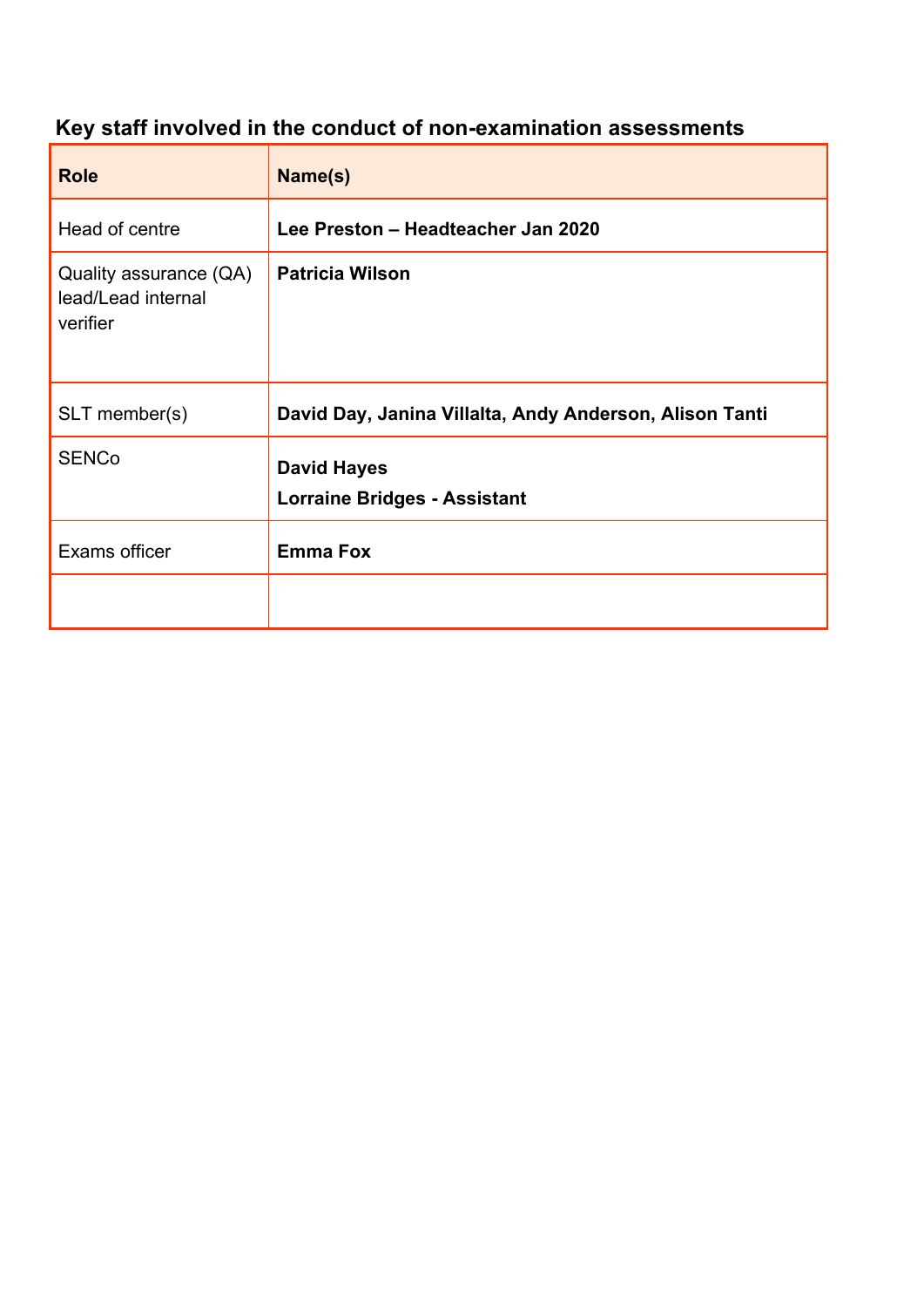## **Contents**

| Procedures for planning and managing non-examination assessments identifying staff roles and |  |
|----------------------------------------------------------------------------------------------|--|
|                                                                                              |  |
|                                                                                              |  |
|                                                                                              |  |
|                                                                                              |  |
|                                                                                              |  |
|                                                                                              |  |
|                                                                                              |  |
|                                                                                              |  |
|                                                                                              |  |
|                                                                                              |  |
|                                                                                              |  |
|                                                                                              |  |
|                                                                                              |  |
|                                                                                              |  |
|                                                                                              |  |
|                                                                                              |  |
|                                                                                              |  |
|                                                                                              |  |
|                                                                                              |  |
|                                                                                              |  |
|                                                                                              |  |
|                                                                                              |  |
|                                                                                              |  |
|                                                                                              |  |
|                                                                                              |  |
|                                                                                              |  |
|                                                                                              |  |
| Practical Skills Endorsement for the A Level Sciences designed for use in England  15        |  |
| Spoken Language Endorsement for GCSE English Language specifications designed for use in     |  |
|                                                                                              |  |
|                                                                                              |  |
|                                                                                              |  |
|                                                                                              |  |
| Management of issues and potential risks associated with non-examination assessments  18     |  |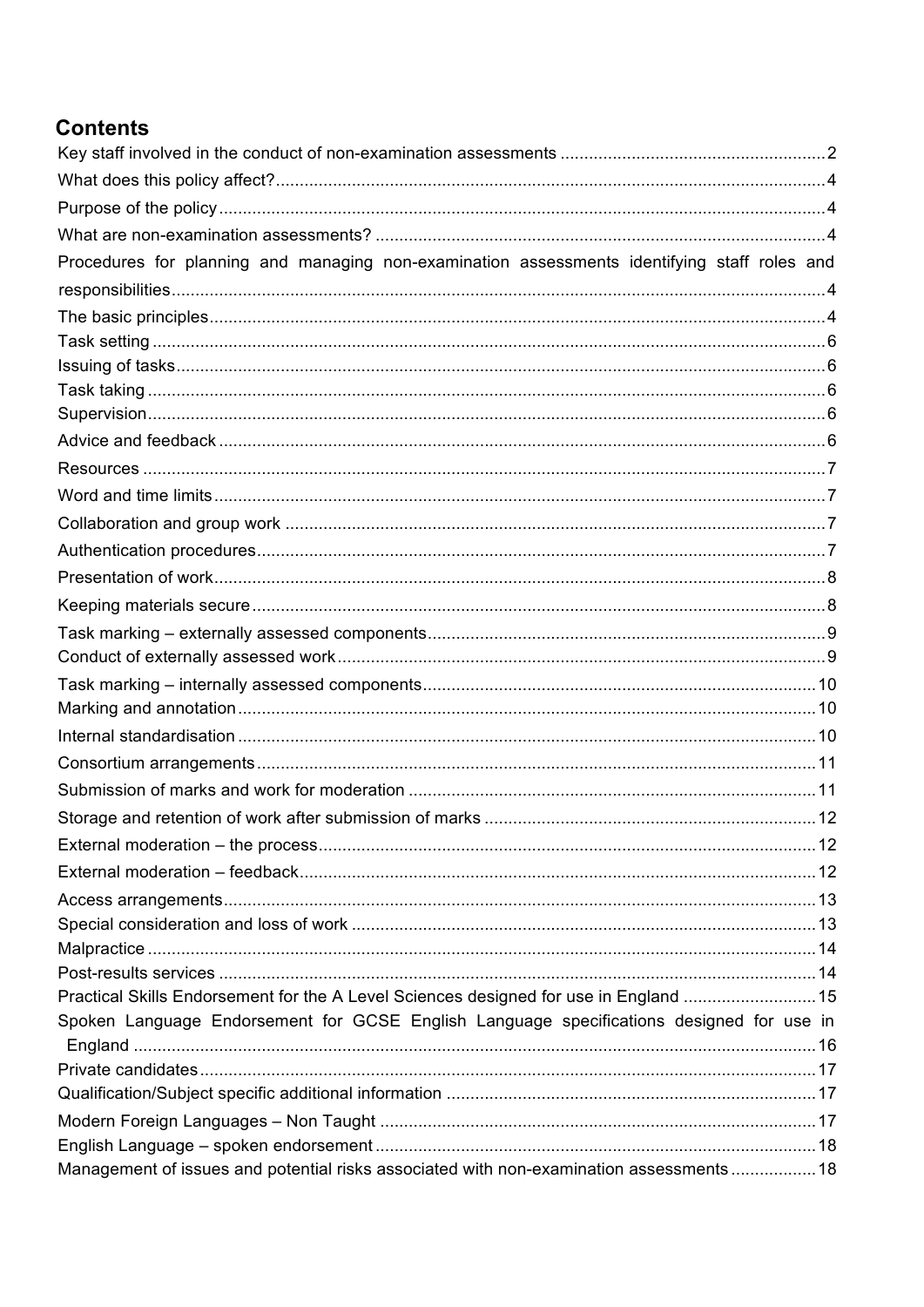## **What does this policy affect?**

This policy affects the delivery of subjects of GCE and GCSE qualifications which contain a component(s) of non-examination assessment.

*The regulator's definition of an examination is very narrow and in effect any type of assessment that is not 'externally set and taken by candidates at the same time under controlled conditions' is classified as non-examination assessment (NEA). 'NEA' therefore includes, but is not limited to, internal assessment. Externally marked and/or externally set practical examinations taken at different times across centres are classified as 'NEA'.* 

[Definition taken directly from the JCQ publication Instructions for conducting non-examination assessments*,* Foreword] This publication is further referred to in this policy as NEA

## **Purpose of the policy**

The purpose of this policy, as defined by JCQ, is to

- *cover procedures for planning and managing non-examination assessments*
- *define staff roles and responsibilities with respect to non-examination assessments*
- *manage risks associated with non-examination assessments*

*The policy will need to cover all types of non-examination assessment.* 

## **What are non-examination assessments?**

This is explained in NEA.

*Non-examination assessments measure subject-specific knowledge and skills that cannot be tested by timed written papers.* 

*There are three assessment stages and rules which apply to each stage. These rules often vary across subjects. The stages are:* 

- *task setting;*
- *task taking;*
- *task marking.*

## **Procedures for planning and managing non-examination assessments identifying staff roles and responsibilities**

#### **The basic principles**

#### **Head of centre**

- Returns an online Head of Centre Declaration at the time of the National Centre Number Register Annual Update to confirm awareness of and that relevant centre staff are adhering to the latest version of NEA
- Ensures the centre's *non-examination assessment policy* is fit for purpose
- Ensures the centre's *internal appeals procedures* clearly detail the procedure to be followed by candidates (or their parents/carers) appealing against internal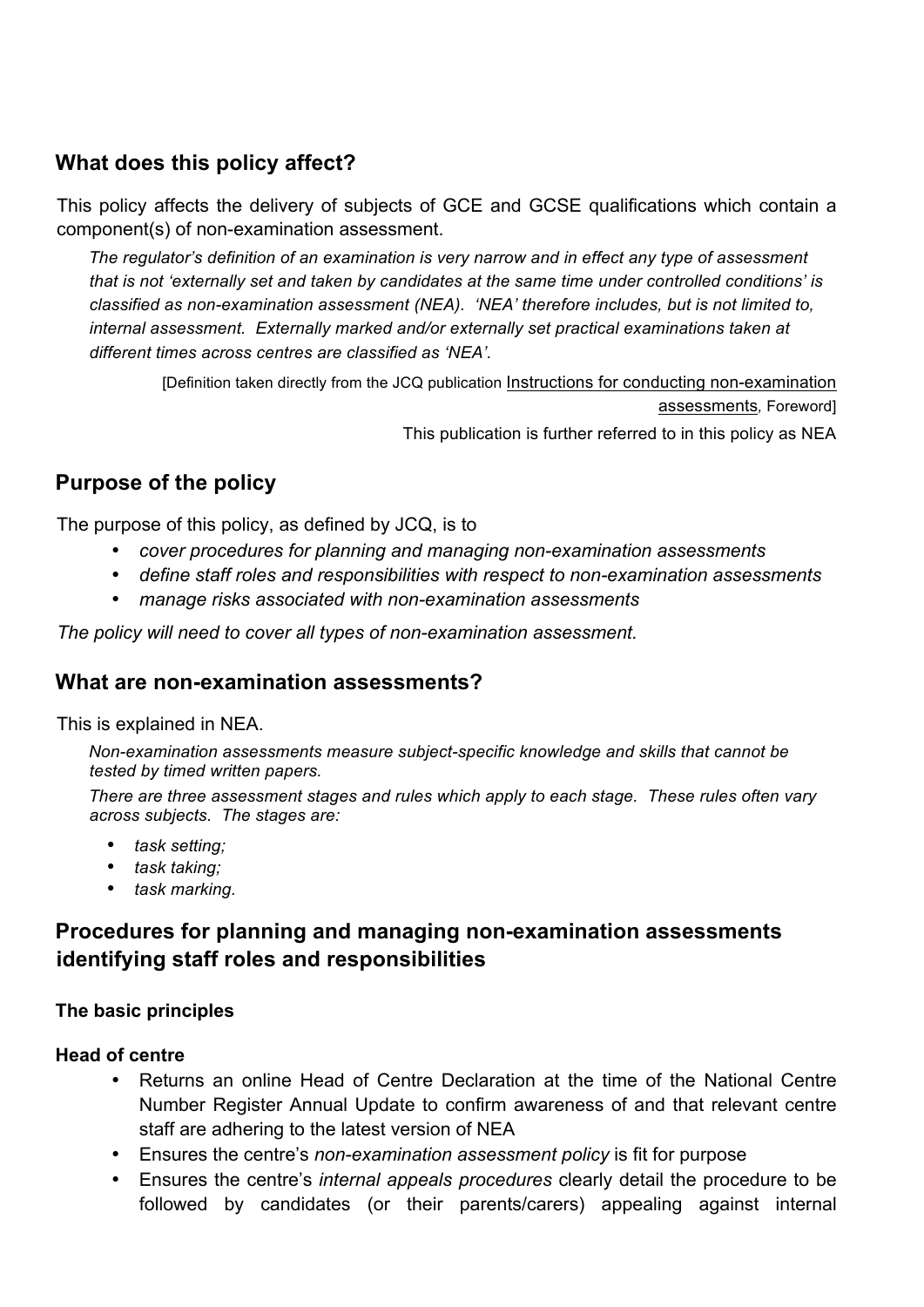assessment decisions (centre assessed marks) and requesting a review of the centre's marking

## **Senior Leaders**

- Ensure the correct conduct of non-examination assessments (including endorsements) which comply with NEA and awarding body subject-specific instructions
- Ensure the centre-wide calendar records assessment schedules by the start of the academic year

## **Quality assurance (QA) lead/Lead internal verifier**

- Confirms with subject heads that appropriate awarding body forms and templates for non-examination assessments (including endorsements) are used by teachers and candidates
- Ensures appropriate procedures are in place to internally standardise/verify the marks awarded by subject teachers in line with awarding body criteria
- Ensures appropriate centre-devised templates are provided to capture/record relevant information given to candidates by subject teachers
- Ensures appropriate centre-devised templates are provided to capture/record relevant information is received and understood by candidates
- Where not provided by the awarding body, ensures a centre-devised template is provided for candidates to keep a detailed record of their own research, planning, resources etc.

## **Subject Head**

- Ensures subject teachers understand their role and responsibilities within the nonexamination assessment process
- Ensures NEA and relevant awarding body subject specific instructions are followed in relation to the conduct of non-examination assessments (including endorsements)
- Works with the QA lead/Lead internal verifier to ensure appropriate procedures are followed to internally standardise/verify the marks awarded by subject teachers

## **Subject Teacher**

- Understands and complies with the general instructions as detailed in NEA
- Where these may also be provided by the awarding body, understands and complies with the awarding body's specification for conducting non-examination assessments, including any subject-specific instructions, teachers' notes or additional information on the awarding body's website
- Marks internally assessed work to the criteria provided by the awarding body
- Ensures the exams officer is provided with relevant entry codes for subjects (whether the entry for the internally assessed component forms part of the overall entry code for the qualification or is made as a separate unit entry code) to the internal deadline for entries

## **Exams Officer**

- Signposts the annually updated JCQ publication NEA to relevant centre staff
- Carries out tasks where these may be applicable to the role in supporting the administration/management of non-examination assessment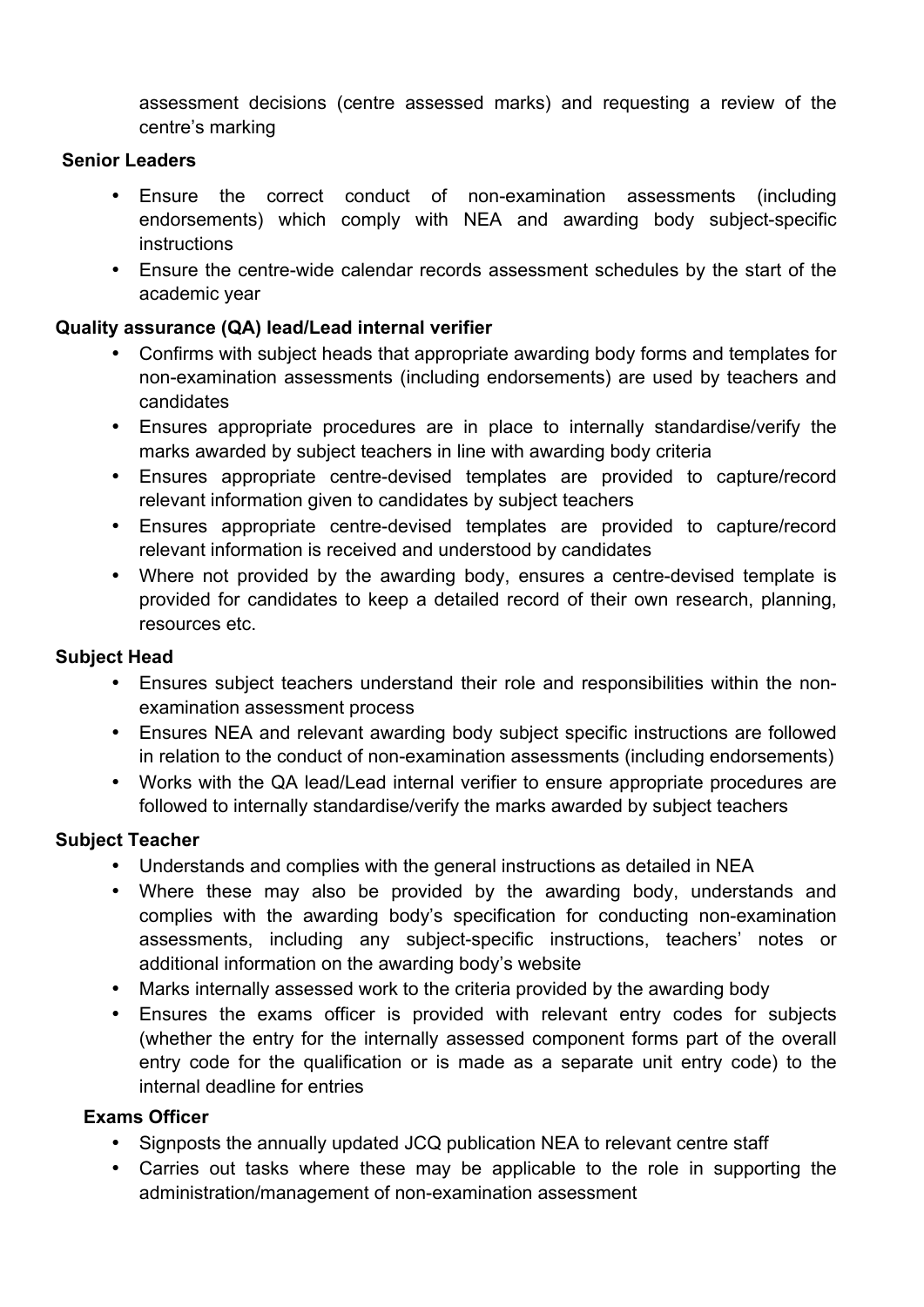## **Task setting**

## **Subject teacher**

- Selects tasks to be undertaken where a number of comparable tasks are provided by the awarding body OR designs tasks where this is permitted by criteria set out within the subject specification
- Makes candidates aware of the criteria used to assess their work

## **Issuing of tasks**

## **Subject teacher**

- Determines when set tasks are issued by the awarding body
- Identifies date(s) when tasks should be taken by candidates
- Accesses set tasks in sufficient time to allow planning, resourcing and teaching and ensures that materials are stored securely at all times
- Ensures requirements for legacy specification tasks and new specification tasks are distinguished between

## **Task taking**

## **Supervision**

## **Subject teacher**

- Checks the awarding body's subject-specific requirements ensuring candidates take tasks under the required conditions and supervision arrangements
- Ensures there is sufficient supervision to enable the work of a candidate to be authenticated
- Ensures there is sufficient supervision to ensure the work a candidate submits is their own
- Is confident where work may be completed outside of the centre without direct supervision, that the work produced is the candidate's own.
- Where candidates may work in groups, keeps a record of each candidate's contribution
- Ensures candidates are aware of the current JCQ documents Information for candidates - non-examination assessments and Information for candidates - Social Media
- Ensures candidates understand and comply with the regulations in relevant JCQ documents Information for candidates

## **Advice and feedback**

- As relevant to the subject/component, advises candidates on relevant aspects before candidates begin working on a task
- Will not provide candidates with model answers or outlines/headings specific to the task
- When reviewing candidates' work, unless prohibited by the specification, provides oral and written advice at a general level to candidates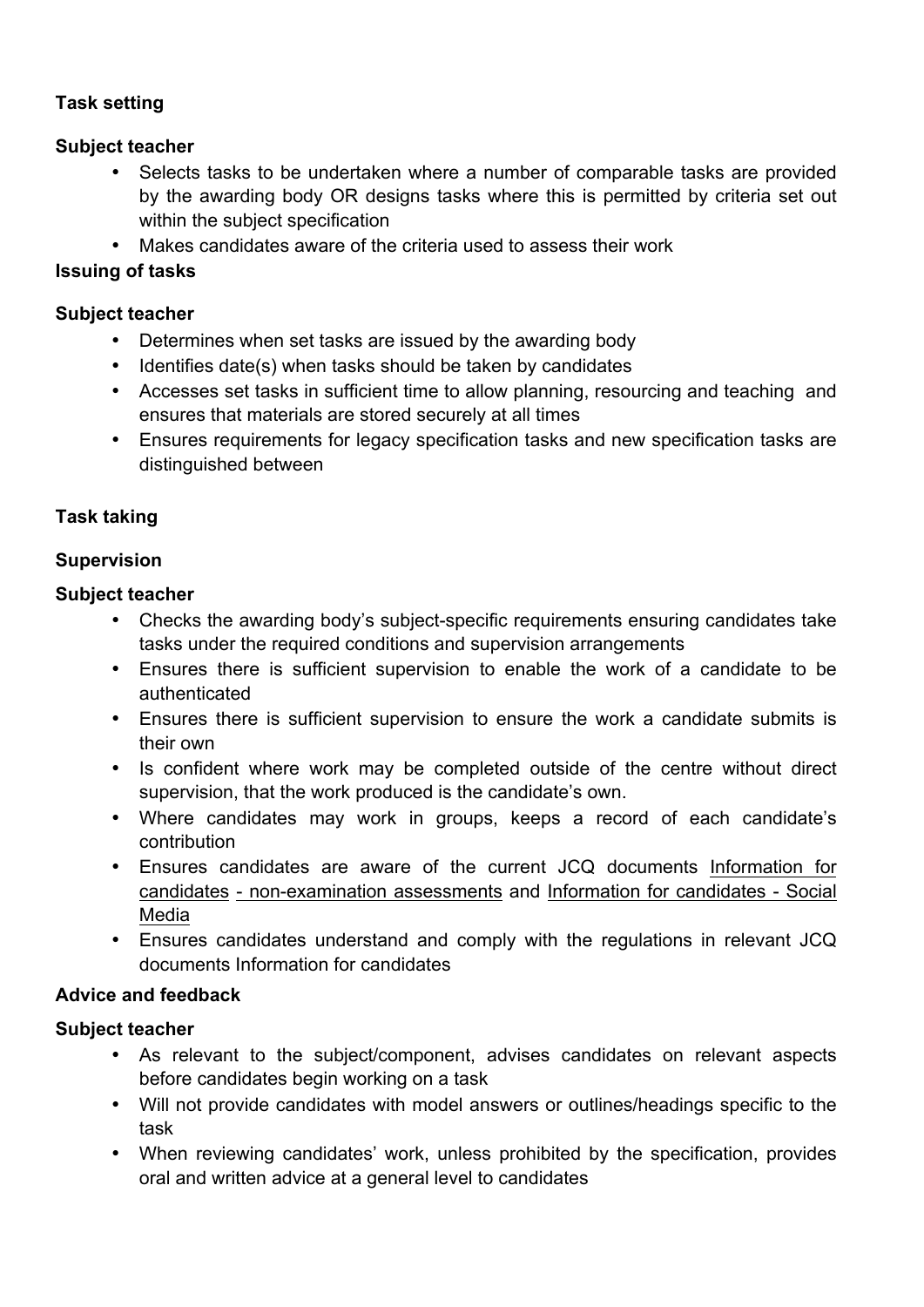- Allows candidates to revise and re-draft work after advice has been given at a general level
- Records any assistance given beyond general advice and takes it into account in the marking or submits it to the external examiner
- Ensures when work has been assessed, candidates are not allowed to revise it

## **Resources**

## **Subject teacher**

- Refers to the awarding body's specification and/or associated documentation to determine if candidates have restricted/unrestricted access to resources when planning and researching their tasks
- Ensures conditions for any formally supervised sessions are known and put in place
- Ensures appropriate arrangements are in place to keep the work to be assessed, and any preparatory work, secure between any formally supervised sessions, including work that is stored electronically
- Ensures conditions for any formally supervised sessions are understood and followed by candidates
- Ensures candidates understand that they are not allowed to introduce improved notes or new resources between formally supervised sessions
- Ensures that where appropriate to include references, candidates keep a detailed record of their own research, planning, resources etc.

## **Word and time limits**

## **Subject teacher**

Refers to the awarding body's specification to determine where word and time limits apply/are mandatory

## **Collaboration and group work**

## **Subject teacher**

- Unless stated otherwise in the awarding body's specification, and where appropriate, allows candidates to collaborate when carrying out research and preparatory work
- Ensures that it is possible to attribute assessable outcomes to individual candidates
- Ensures that where an assignment requires written work to be produced, each candidate writes up their own account of the assignment
- Assesses the work of each candidate individually

## **Authentication procedures**

- Where required by the awarding body's specification
	- o ensures candidates sign a declaration confirming the work they submit for final assessment is their own unaided work
	- $\circ$  signs the teacher declaration of authentication confirming the requirements have been met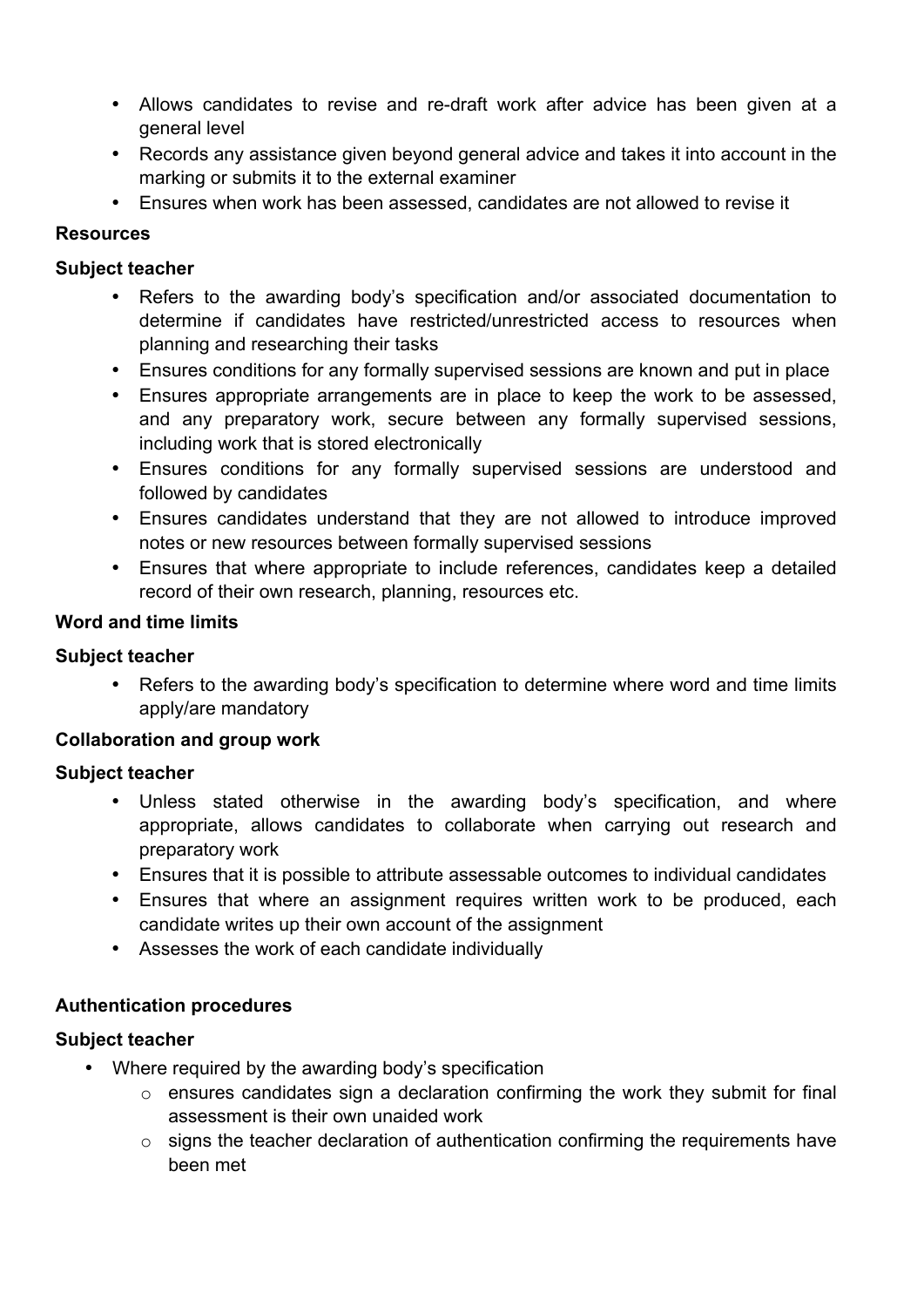- Keeps signed candidate declarations on file until the deadline for requesting reviews of results has passed or until any appeal, malpractice or other results enquiry has been completed, whichever is later
- Provides signed candidate declarations where these may be requested by a JCQ Centre Inspector
- Where there may be doubt about the authenticity of the work of a candidate or if malpractice is suspected, follows the authentication procedures and malpractice information in NEA and informs a member of the senior leadership team
- Understands that if, during the external moderation process, it is found that the work has not been properly authenticated, the awarding body will set the mark(s) awarded by the centre to zero

## **Presentation of work**

#### **Subject teacher**

- Obtains informed consent at the beginning of the course from parents/carers if videos or photographs/images of candidates will be included as evidence of participation or contribution
- Instructs candidates to present work as detailed in NEA unless the awarding body's specification gives different subject-specific instructions
- Instructs candidates to add their candidate number, centre number and the component code of the assessment as a header/footer on each page of their work

#### **Keeping materials secure**

- When work is being undertaken by candidates under formal supervision, ensures work is securely stored between sessions (if more than one session)
- When work is submitted by candidates for final assessment, ensures work is securely stored
- Follows secure storage instructions as defined in NEA 4.8
- Takes sensible precautions when work is taken home for marking
- Stores internally assessed work, including the sample returned after awarding body moderation, securely until all possible post-results services have been exhausted
- If post-results services have not been requested, returns internally assessed work to candidates (if requested by a candidate) after the deadline for requesting a review of results for the relevant series
- If post-results services have been requested, returns internally assessed work to candidates (if requested by a candidate) once the review of results and any subsequent appeal has been completed
- Reminds candidates of the need to keep their own work secure at all times and not share completed or partially completed work on-line, on social media or through any other means (the JCQ document Information for candidates – social media should be brought to the attention of candidates)
- Where work is stored electronically, liaises with the IT Manager to ensure that appropriate arrangements are in place to restrict access to it between sessions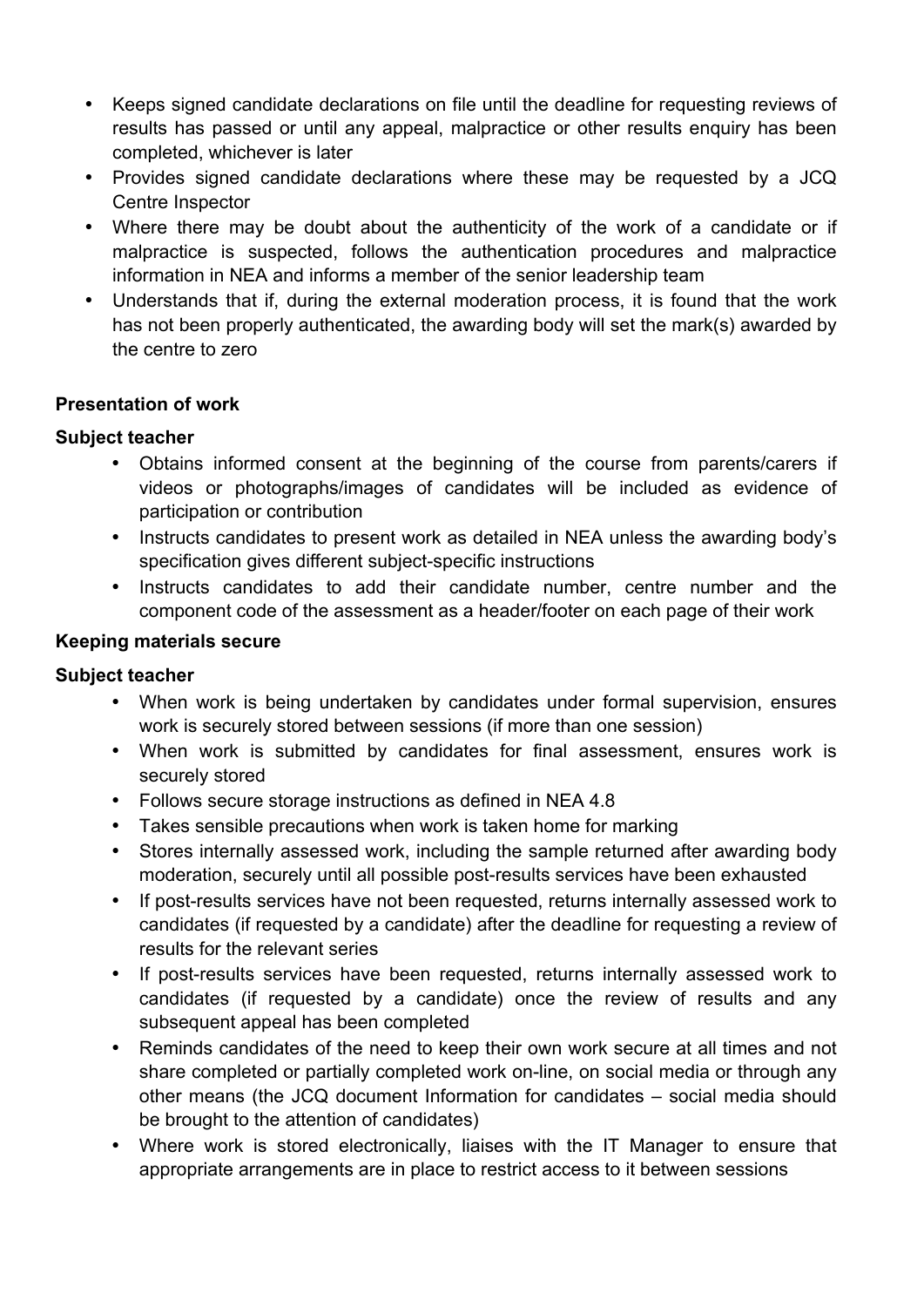## **IT Manager**

- Ensures appropriate arrangements are in place to restrict access between sessions to candidates' work where work is stored electronically
- Restricts access to this material an utilises appropriate security safeguards such as firewall protections and virus scanning software
- Employs an effective back-up strategy so that an up to date archive of candidates' evidence is maintained
- Considers encrypting any sensitive digital media to ensure the security of the data stored within it and refers to awarding body guidance to ensure that the method of encryption is suitable

## **Task marking – externally assessed components**

## **Conduct of externally assessed work**

#### **Subject teacher**

- Liaises with the exams officer regarding the arrangements for any externally assessed components of a specification which must be conducted within a window of dates specified by the awarding body and according to JCQ Instructions for conducting examinations
- Liaises with the Visiting Examiner where this may be applicable to any externally assessed component

#### **Exams officer**

- Arranges timetabling, rooming and invigilation where and if this is applicable to any externally assessed non-examination component of a specification
- Conducts the externally assessed component within the window specified by the awarding body and according to JCQ Instructions for conducting examinations

## **Submission of work**

## **Subject teacher**

• Provides the attendance register to a Visiting Examiner

## **Exams officer**

- Provides the attendance register to the subject teacher where the component may be assessed by a Visiting Examiner
- Ensures the awarding body's attendance register for any externally assessed component is completed correctly to show candidates who are present and any who may be absent  $\triangleright$  Where candidates' work must be despatched to an awarding body's examiner, ensures the completed attendance register accompanies the work
- Keeps a copy of the attendance register until after the deadline for reviews of results for the exam series
- Packages the work as required by the awarding body and attaches the examiner address label
- Ensures that the package in which the work is despatched is robust and securely fastened
- Despatches the work to the awarding body's instructions by the required deadline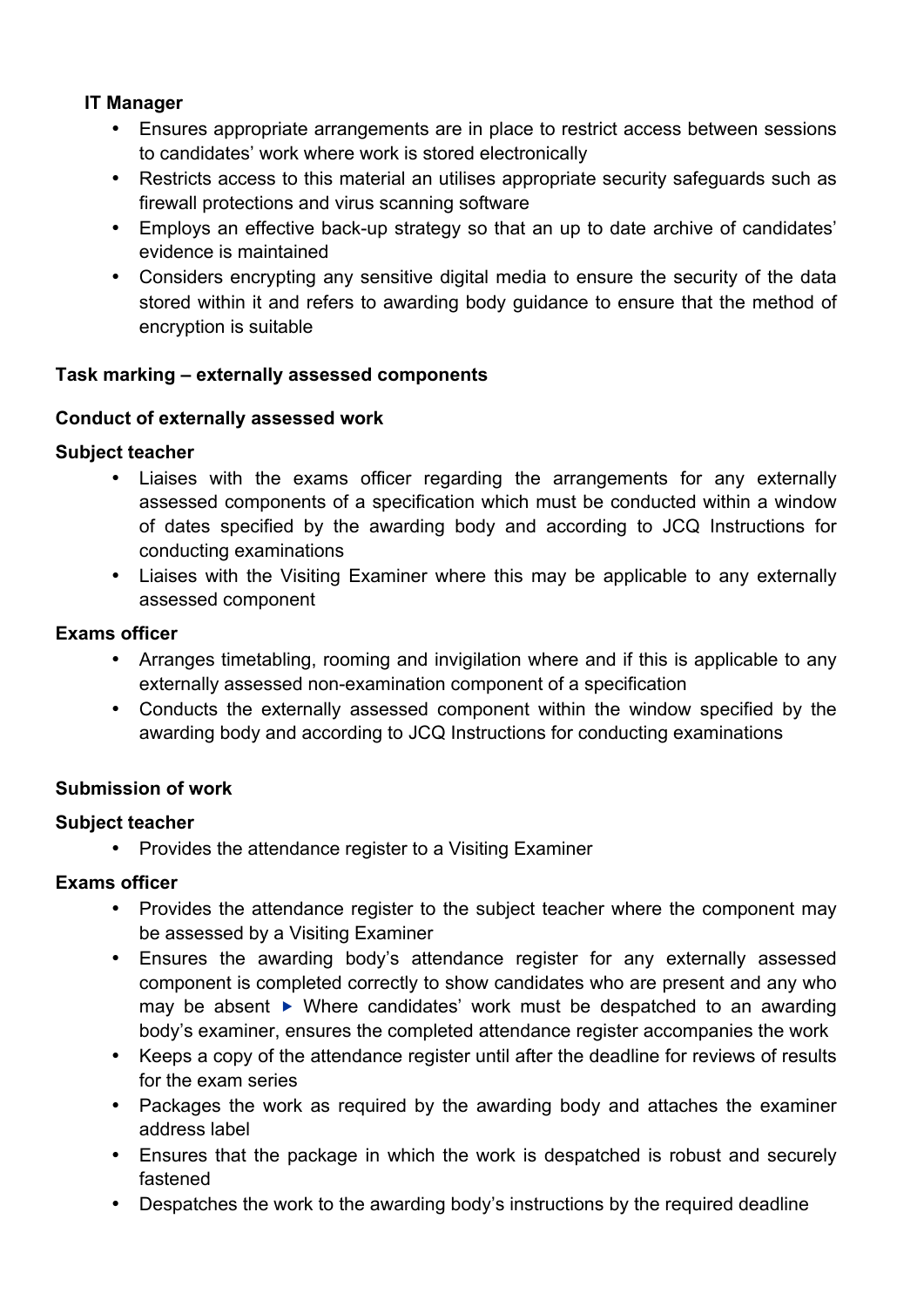## **Task marking – internally assessed components**

## **Marking and annotation**

#### **Head of centre**

• Ensures where a teacher teaches his/her own child, a conflict of interest is declared to the awarding body and the marked work of the child submitted for moderation, whether it is part of the moderation sample or not

#### **Subject head/lead**

• Sets timescales for teachers to inform candidates of their centre-assessed marks that will allow sufficient time for a candidate to appeal an internal assessment decision/request a review of the centre's marking prior to the marks being submitted to the awarding body external deadline

#### **Subject teacher**

- Attends awarding body training as required to ensure familiarity with the mark scheme/marking process
- Marks candidates' work in accordance with the marking criteria provided by the awarding body
- Annotates candidates' work as required to facilitate internal standardisation of marking and enable external moderation to check that marking is in line with the assessment criteria
- Informs candidates of their marks which could be subject to change by the awarding body moderation process
- Ensures candidates are informed to the timescale set by the subject lead or as indicated in the centre's *internal appeals procedure* to enable an internal appeal/request for a review of marking to be submitted by a candidate and the outcome known before final marks are submitted to the awarding body

## **Internal standardisation**

## **Quality assurance (QA) lead/Lead internal verifier**

- Ensures that internal standardisation of marks across assessors and teaching groups takes place as required and to sequence
- Supports staff not familiar with the mark scheme (e.g. NQTs, supply staff etc.)
- Ensures accurate internal standardisation for example by
	- $\circ$  obtaining reference materials at an early stage in the course
	- $\circ$  holding a preliminary trial marking session prior to marking
	- $\circ$  carrying out further trial marking at appropriate points during the marking period
	- o after most marking has been completed, holds a further meeting to make final adjustments
	- o making final adjustments to marks prior to submission
	- o retaining work and evidence of standardisation
- Retains evidence that internal standardisation has been carried out

- Indicates on work (or cover sheet) the date of marking
- Marks to common standards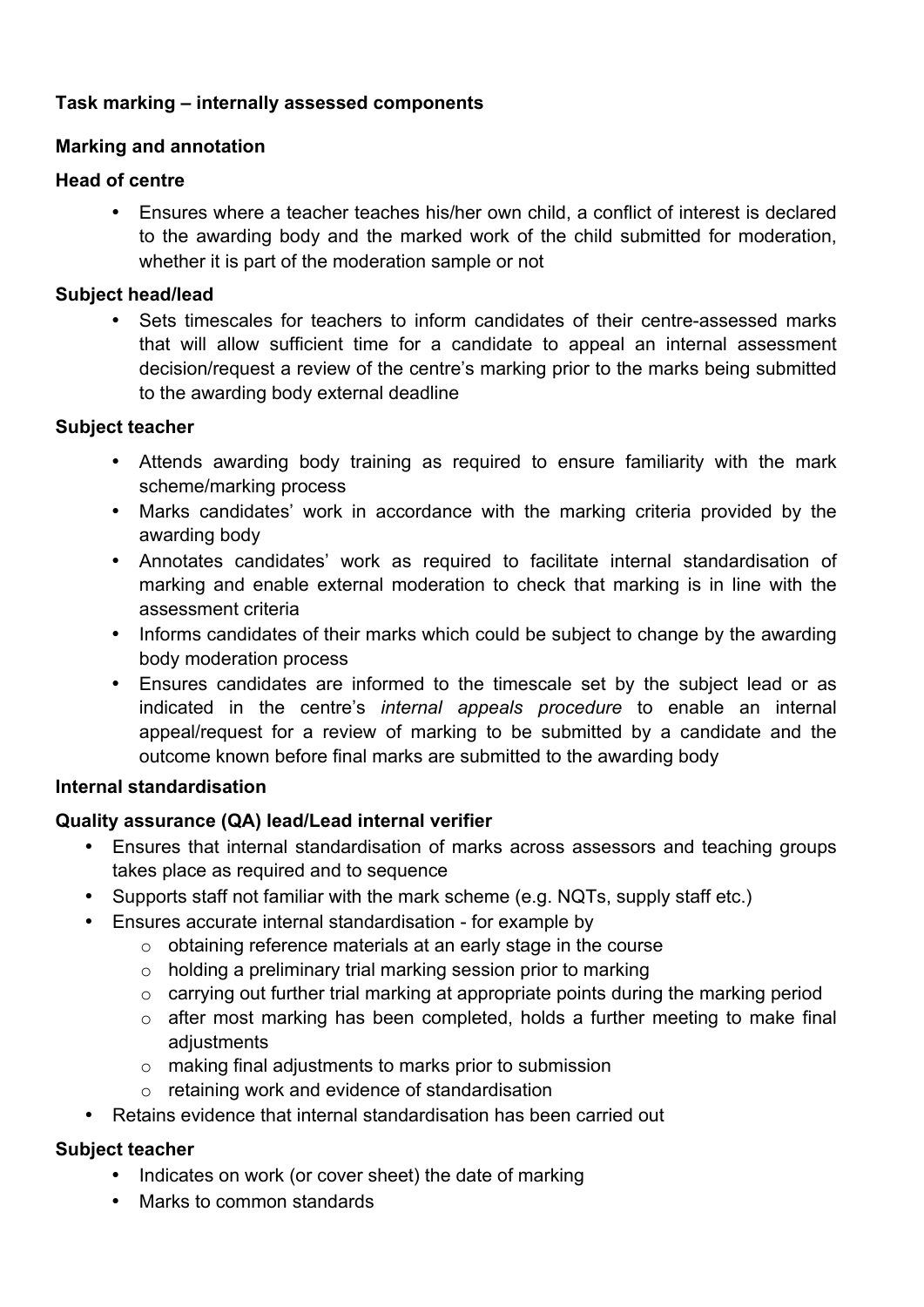• Keeps candidates work secure until after the closing date for review of results for the series concerned or until any appeal, malpractice or other results enquiry has been completed, whichever is later

## **Consortium arrangements**

## **Subject head/lead**

- Ensures a consortium co-ordinator is nominated (where this may be required as the consortium lead)
- If the consortium lead, liaises with the exams officer to ensure the relevant awarding body is informed that the centre is part of a consortium by submitting Form JCQ/CCA Centre consortium arrangements for cenre-assessed work for each exam series affected
- Ensures procedures for internal standardisation as a consortium are followed

## **Subject teacher**

- Provides marks to the exams officer to the internal deadline
- Provides the moderation sample to the exams officer to the internal deadline
- Retains all candidates' work in the consortium until after the deadline for reviews of results for the exam series concerned or until any appeal, malpractice or other results enquiry has been completed, whichever is later

## **Exams officer**

- Where the centre is the consortium lead
	- o submits an online notification of Centre consortium arrangements for centreassessed work to the relevant awarding body through the Centre Admin Portal
		- § (CAP) by no later than the published deadline for each exam series affected
	- o submits marks to the awarding body deadline
	- $\circ$  liaises with the other exams officers in the consortium to arrange despatch of a single moderation sample to the awarding body deadline

## **Submission of marks and work for moderation**

- Provides marks to the exams officer to the internal deadline
- Sits with the exams officer whilst the marks are input on the awarding body intranet to ensure all entered correctly
- Provides the moderation sample to the exams officer to the internal deadline
- Ensures that where a candidate's work has been facilitated by a scribe or practical assistant, the relevant completed cover sheet is securely attached to the front of the work and provided to the exams officer to be sent to the moderator in addition to the sample requested  $\triangleright$  Ensures the moderator is provided with authentication of candidates' work, confirmation that internal standardisation has been undertaken and any other subject-specific information where this may be required
- Submits any supporting documentation required by the awarding body/provides the exams officer with any supporting documentation required by the awarding body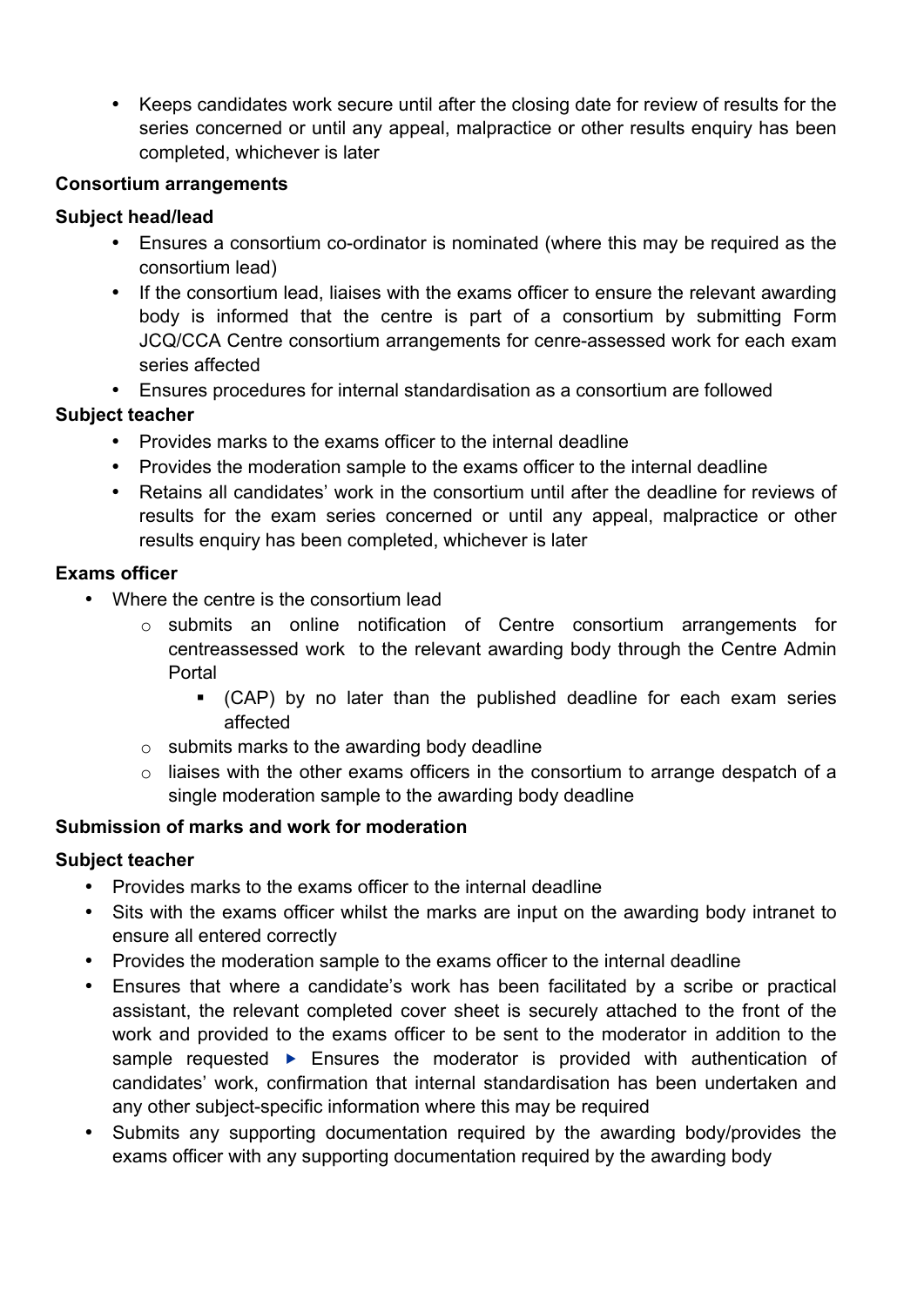## **Exams officer**

- Inputs and submits marks online, via the awarding body secure extranet site, keeping a record of the marks submitted, to the external deadline
- Where responsible for marks input, ensures checks are made that marks for any additional candidates are submitted and ensures mark input is checked before submission to avoid transcription errors
- Submits the requested samples of candidates' work to the moderator by the awarding body deadline, keeping a record of the work submitted
- Ensures that for postal moderation
	- o work is dispatched in packaging provided by the awarding body
	- $\circ$  moderator label(s) provided by the awarding body are affixed to the packaging
	- o proof of dispatch is obtained and kept on file until the successful issue of final results
- Through the subject teacher, submits any supporting documentation required by the awarding body

## **Storage and retention of work after submission of marks**

## **Subject teacher**

- Keeps a record of names and candidate numbers for candidates whose work was included in the moderation sample
- Retains all marked candidates' work (including any sample returned after moderation) under secure conditions for the required retention period
- IN liaison with the IT Manager, takes steps to protect any work stored electronically from corruption and has a back-up procedure in place
- If retention is a problem because of the nature of the work, retains some form of evidence such as photos, audio or media recordings

## **Exams officer**

• Ensures any sample returned after moderation is logged and returned to the subject teacher for secure storage and required retention

## **External moderation – the process**

## **Subject teacher**

- Ensures that awarding body or its moderator receive the correct samples of candidates' work
- Where relevant, liaises with the awarding body/moderator where the moderator visits the centre to mark the sample of work
- Complies with any request from the moderator for remaining work or further evidence of the centre's marking

## **External moderation – feedback**

- Checks the final moderated marks when issued to the centre when the results are published
- Checks moderator reports and ensures that any remedial action, if necessary, is undertaken before the next exam series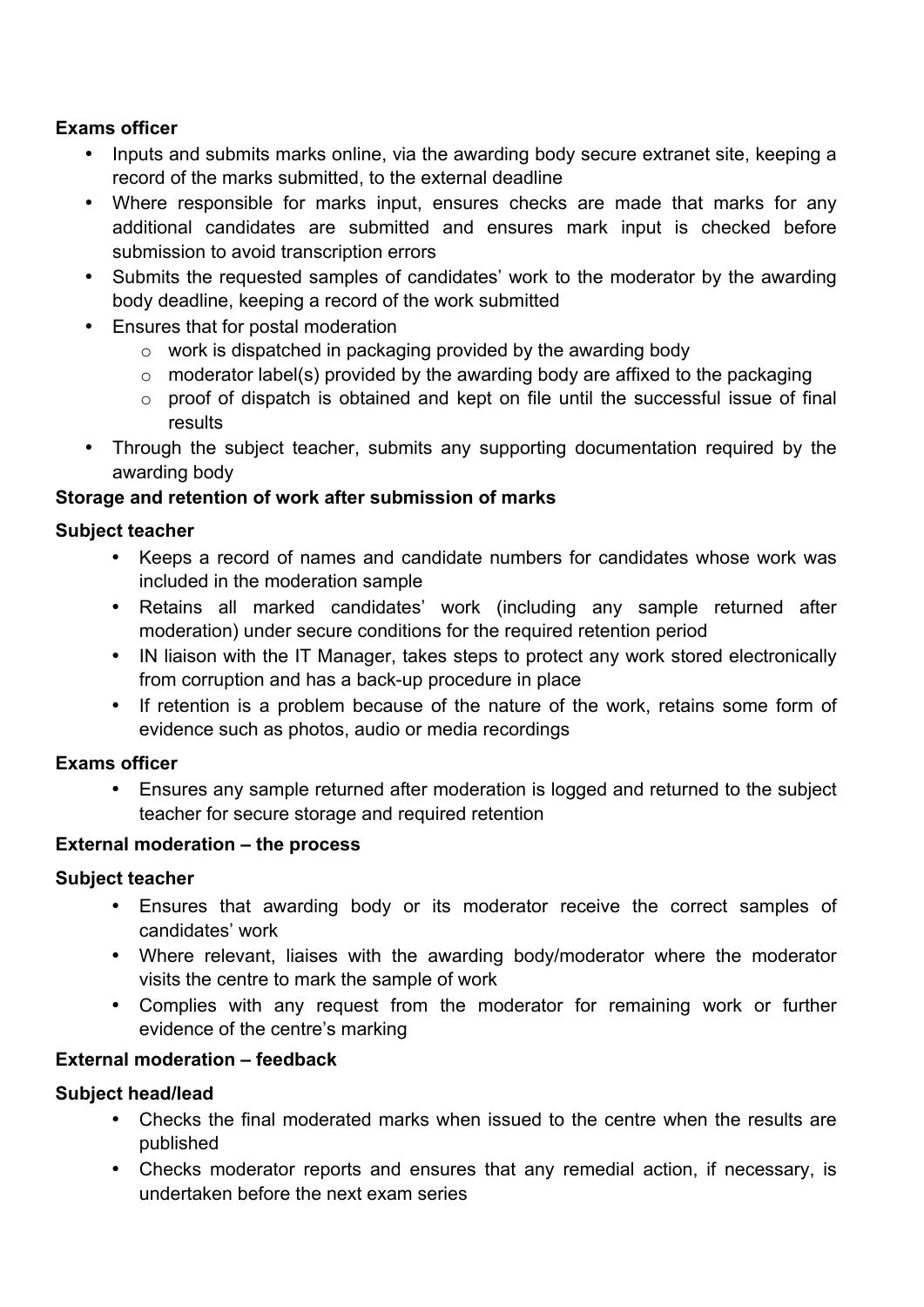## **Exams officer**

- Accesses or signposts moderator reports to relevant staff
- Takes remedial action, if necessary, where feedback may relate to centre administration

## **Access arrangements**

## **Subject teacher**

• Works with the SENCo to ensure any access arrangements for eligible candidates are applied to assessments

## **Special educational needs coordinator (SENCo)**

- Follows the regulations and guidance in the JCQ publication Access Arrangements and Reasonable Adjustments in relation to non-examination assessments including
- Reasonable Adjustments for GCE A-level sciences Endorsement of practical skills
- Where arrangements do not undermine the integrity of the qualification and is the candidate's normal way of working, will ensure access arrangements are in place and awarding body approval, where required, has been obtained prior to assessments taking place
- Makes subject teachers aware of any access arrangements for eligible candidates which need to be applied to assessments
- Works with subject teachers to ensure requirements for access arrangement candidates requiring the support of a facilitator in assessments are met
- Ensures that staff acting as an access arrangement facilitator are fully trained in their role

## **Special consideration and loss of work**

## **Subject teacher**

- Understands that a candidate may be eligible for special consideration in assessments in certain situations where a candidate is absent and/or produces a reduced quantity of work
- Liaises with the exams officer when special consideration may need to be applied for a candidate taking assessments
- Liaises with the exams officer to report loss of work to the awarding body

## **Exams officer**

- Refers to/directs relevant staff to the JCQ publication A guide to the special consideration process
	- o Where a candidate is eligible, submits an application for special consideration via the awarding body's secure extranet site to the prescribed timescale
	- o Where application for special consideration via the awarding body's secure extranet site is not applicable, submits the required form to the awarding body to the prescribed timescale
	- o Keeps required evidence on file to support the application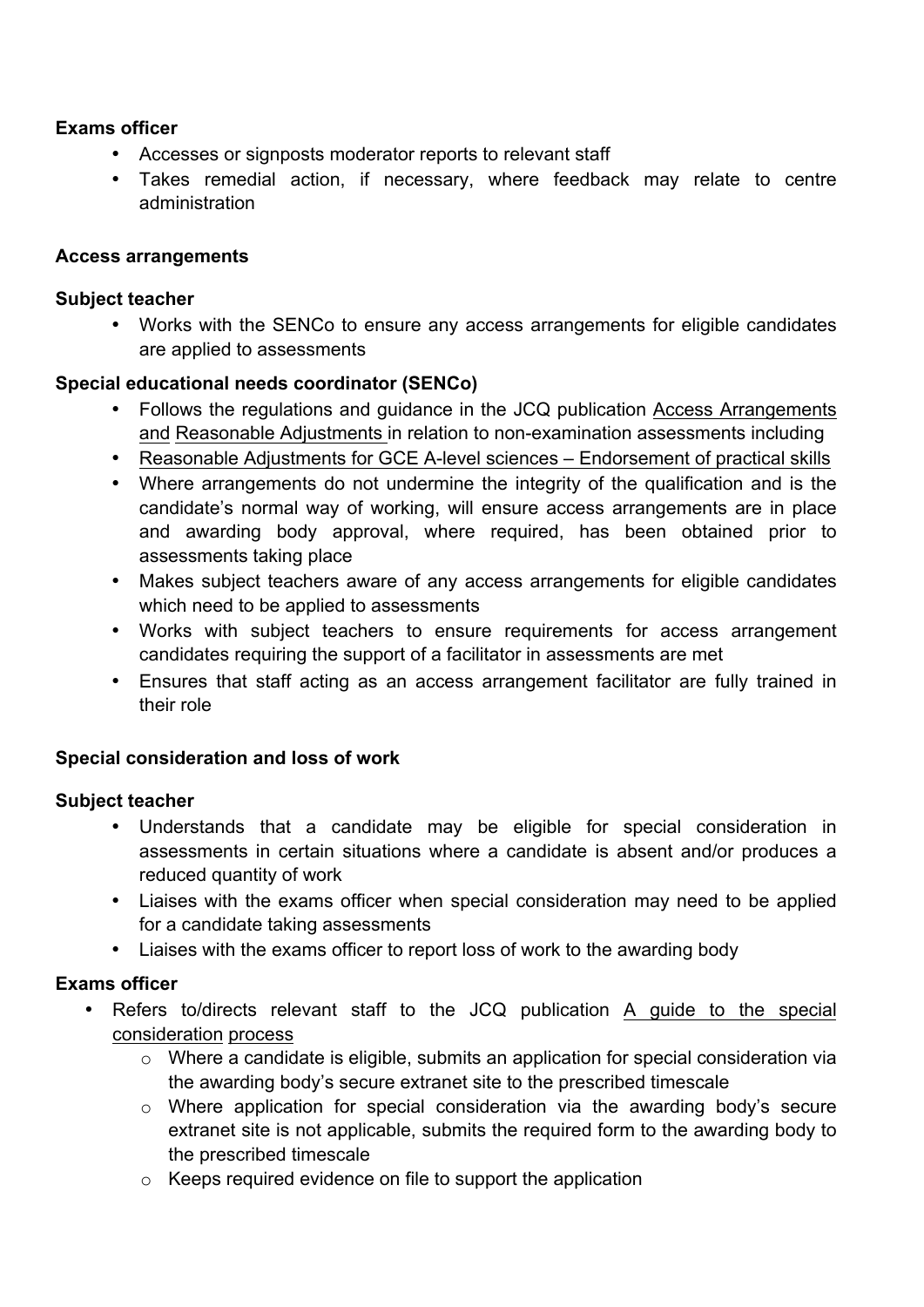• Refers to/directs relevant staff to Form 15 – JCQ/LCW and where applicable submits to the relevant awarding body

## M**alpractice**

## **Head of centre**

- Understands the responsibility to immediately report to the relevant awarding body any alleged, suspected or actual incidents of malpractice involving candidates, teachers, invigilators or other administrative staff
- Is familiar with the JCQ publication Suspected Malpractice in Examinations and Assessments: Policies and Procedures
- Ensures that those members of teaching staff involved in the direct supervision of candidates producing non-examination assessment are aware of the potential for malpractice and ensures that teaching staff are reminded that failure to report allegations of malpractice or suspected malpractice constitutes malpractice in itself

## **Subject teacher**

- Is aware of the JCQ Notice to Centres Sharing NEA material and candidates' work to mitigate against candidate and centre malpractice
- Ensures candidates understand what constitutes malpractice in non-examination assessments
- Ensures candidates understand the JCQ document Information for candidates nonexamination assessments
	- o Ensures candidates understand the JCQ document Information for candidates Social Media
	- o Escalates and reports any alleged, suspected or actual incidents of malpractice involving candidates to the head of centre

## **Exams officer**

- Signposts the JCQ publication Suspected Malpractice in Examinations and Assessments: Policies and Procedures to the head of centre
- Signposts the JCQ Notice to Centres Sharing NEA material and candidates' work to subject heads
- Signposts candidates to the relevant JCQ information for candidates documents
- Where required, supports the head of centre in investigating and reporting incidents of alleged, suspected or actual malpractice

## **Post-results services**

## **Head of centre**

- Is familiar with the JCQ publication Post-Results Services
- Ensures the centre's *internal appeals procedures* clearly detail the procedure to be followed by candidates (or their parents/carers) appealing against a centre decision not to support a review of results or an appeal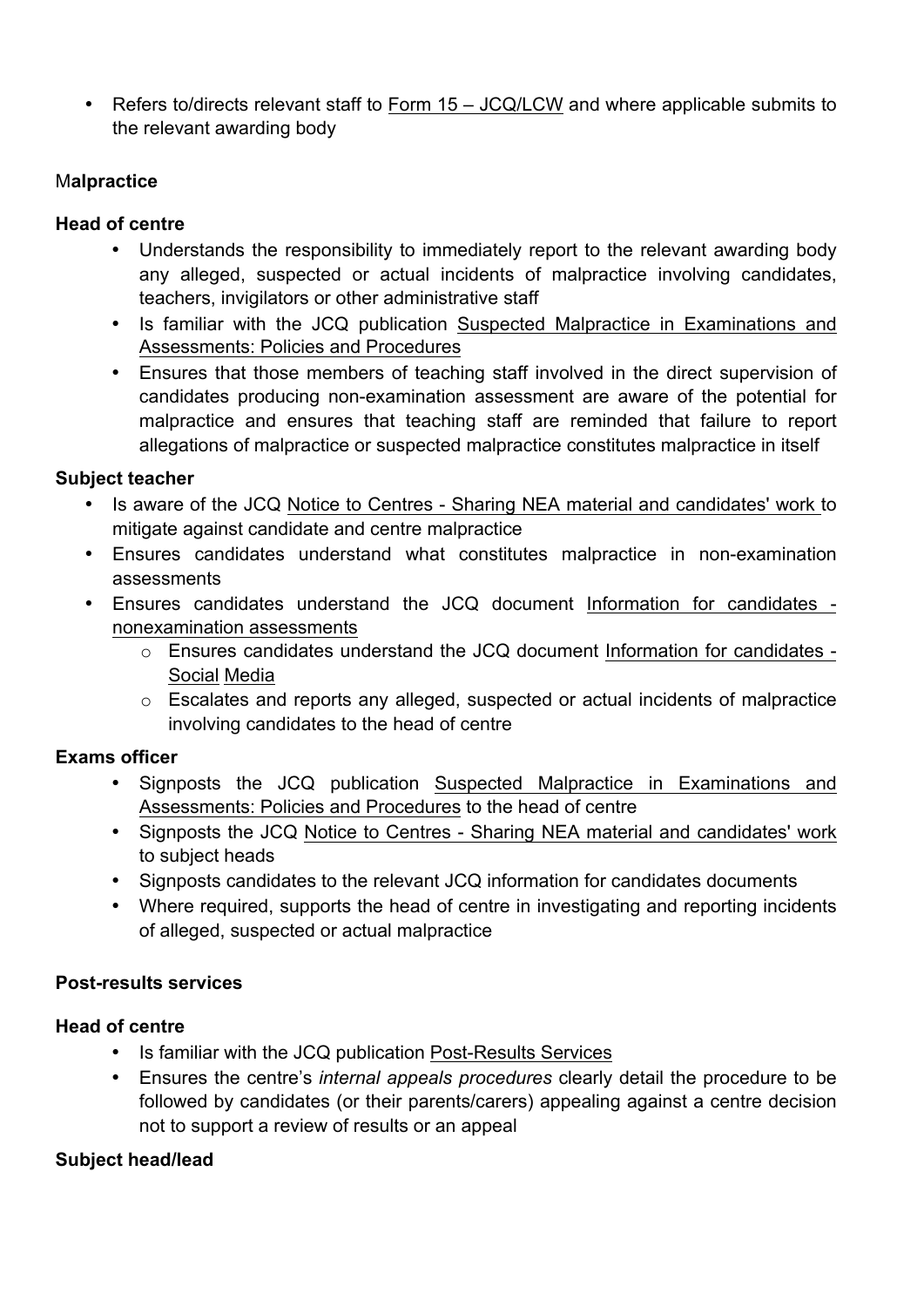• Provides relevant support to subject teachers making decisions about reviews of results

#### **Subject teacher**

- Provides advice and guidance to candidates on their results and the post-results services available
- Provides the exams officer with the original sample or relevant sample of candidates' work that may be required for a review of moderation to the internal deadline
- Supports the exams officer in collecting candidate consent where required

## **Exams officer**

- Is aware of the individual post-results services available for externally assessed and internally assessed components of non-examination assessments as detailed in the JCQ publication Post-Results Services (Information and guidance to centres...)
- Provides/signposts relevant centre staff and candidates to post-results services information
- Ensures any requests for post-results services that are available to non-examination assessments are submitted online via the awarding body secure extranet site to deadline
- Collects candidate consent where required

## **Practical Skills Endorsement for the A Level Sciences designed for use in England**

## **Head of centre**

- Returns an online Head of Centre declaration at the time of the National Centre Number Register annual update confirming that all reasonable steps have been or will be taken to ensure that all candidates at the centre have had, or will have, the opportunity to undertake the prescribed practical activities
	- o Ensures new lead teachers undertake the required training provided by the awarding body on the implementation of the practical endorsement
	- o Ensures relevant centre staff liaise with all relevant parties in relation to arrangements for and conduct of the monitoring visit

## **Quality assurance (QA) lead/Lead internal verifier**

• Ensures the appropriate arrangements are in place for implementing the requirements of the practical endorsement appropriately and applying the assessment criteria correctly

- Confirms understanding of the *Practical Skills Endorsement for the A Level Sciences designed for use in England* and ensures any relevant JCQ/awarding body instructions are followed
- Ensures where the centre intends to enter candidates for the first time for one or more of the A level subjects, the relevant awarding body will be contacted at the beginning of the course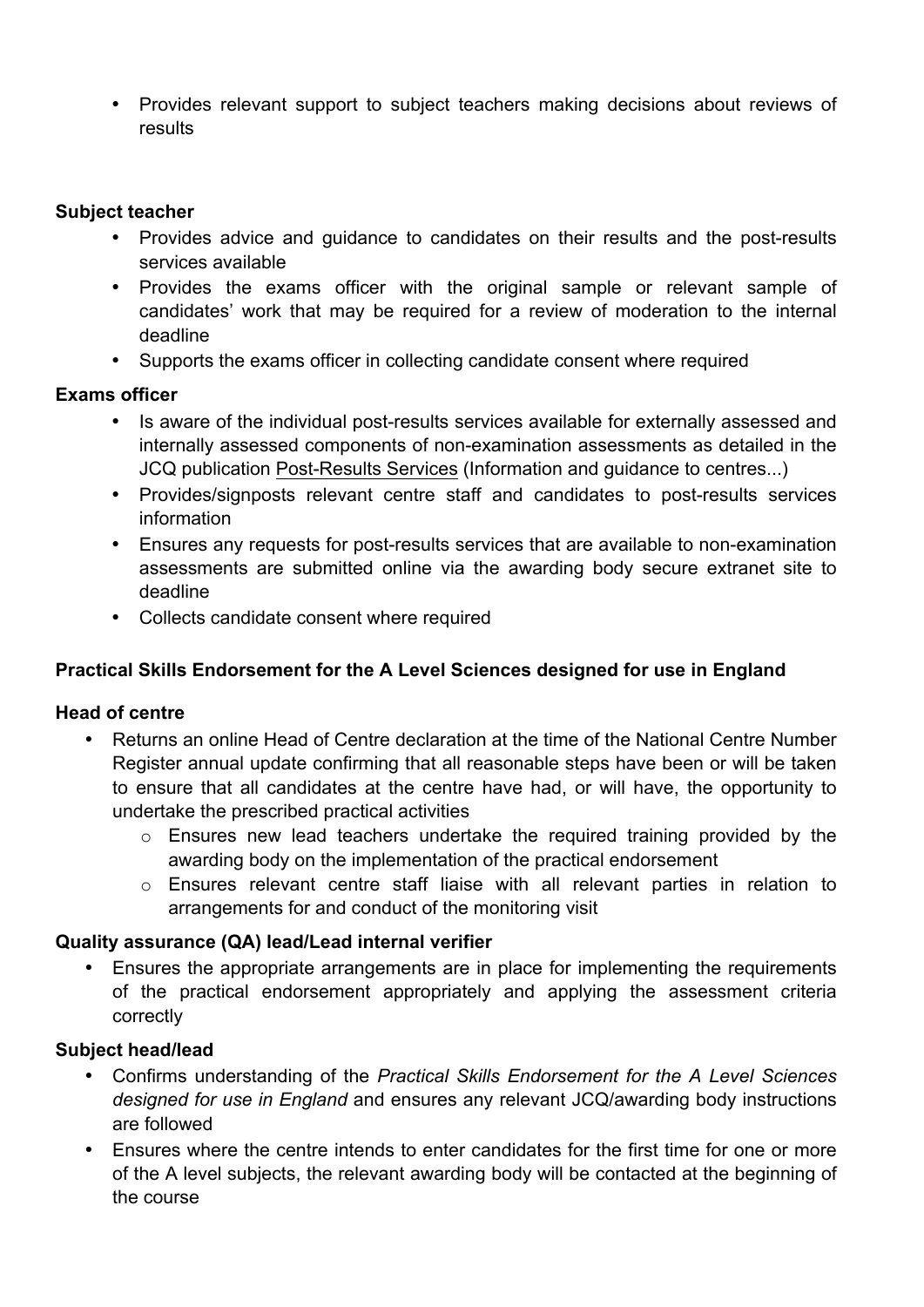- Undertakes any training provided by the awarding body on the implementation of the practical endorsement
- Disseminates information to subject teachers ensuring the standards can be applied appropriately
- Liaises with all relevant parties in relation to arrangements for and conduct of a monitoring visit

## **Subject teacher**

- Ensures all the JCQ/awarding body requirements/instructions in relation to the endorsement are known, understood and followed
- Ensures the required arrangements for practical activities are in place
- Provides all the required centre records
- Ensures candidates provide the required records
- Provides any required information to the subject lead regarding the monitoring visit
- Assesses candidates using Common Practical Assessment Criteria (CPAC)
- Applies for an exemption where a candidate cannot access the practical endorsement due to a substantial impairment
- Follows the awarding body's instructions for the submission of candidates *Pass* or *Not Classified* assessment outcome/provides assessment outcomes to the exams officer to the internal deadline

#### **Exams officer**

- Accepts contact with the monitor and passes information to the subject lead for a visit to be arranged with at least two weeks notice
- Follows the awarding body's instructions for the submission of candidates *Pass* or *Not Classified* assessment outcome

## **Spoken Language Endorsement for GCSE English Language specifications designed for use in England**

## **Head of centre**

- Returns an online Head of Centre declaration at the time of the National Centre Number
- Register Annual Update, that all reasonable steps have been or will be taken to ensure that all candidates at the centre have had, or will have, the opportunity to undertake the Spoken Language endorsement

## **Quality assurance (QA) lead/Lead internal verifier**

• Ensures the appropriate arrangements are in place for internal standardisation of assessments

- Confirms understanding of the *Spoken Language Endorsement for GCSE English Language specifications designed for use in England* and ensures any relevant JCQ/awarding body instructions are followed
- Ensures the required task setting and task taking instructions are followed by subject teachers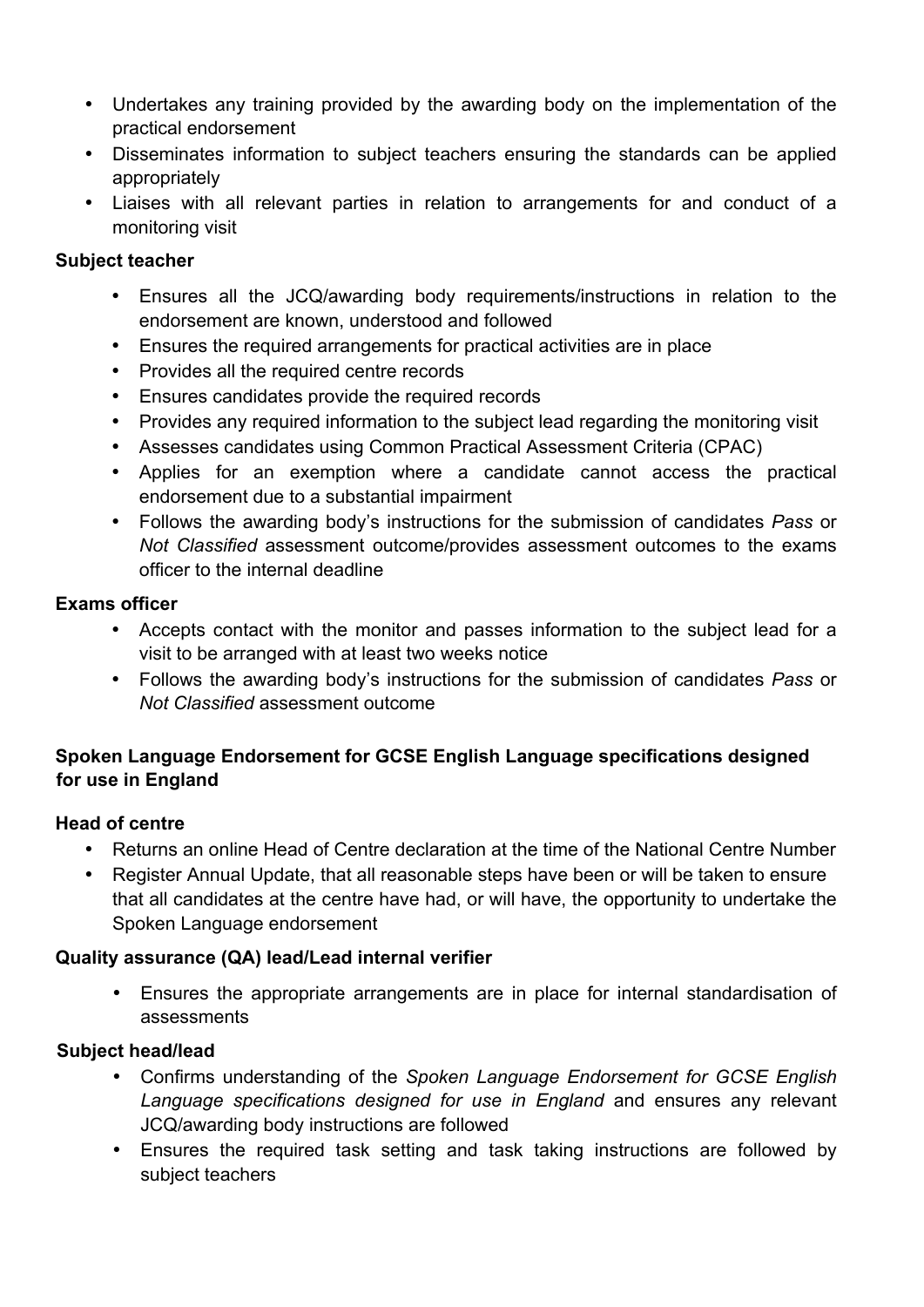- Ensures subject teachers assess candidates, either live or from recordings, using the common assessment criteria
- Ensures for monitoring purposes, audio-visual recordings of the presentations of a sample of candidates are provided

## **Subject teacher**

- Ensures all the requirements in relation to the endorsement are known and understood
- Follows the required task setting and task taking instructions
- Assesses candidates, either live or from recordings, using the common assessment criteria
- Provides audio-visual recordings of the presentations of a sample of candidates for monitoring purposes
- Follows the awarding body's instructions for the submission of grades (*Pass, Merit, Distinction* or *Not Classified*) and the storage and submission of recordings

## **Exams officer**

• Follows the awarding body's instructions for the submission of grades and recordings

#### **Private candidates**

#### **Subject head/lead**

- According to centre policy, confirms if private candidates (including distance learners and home educated candidates) are accepted by the centre for entry for subjects containing components of non-examination assessment (where the specification may be made available to private candidates by the awarding body)
- Ensures relevant staff in the centre administer all aspects of the non-examination assessment process for a private candidate, according to the awarding body's specification
- There will be an additional charge to candidates where an interpreter is required for a spoken element

## **Qualification/Subject specific additional information**

## **Modern Foreign Languages – Non Taught**

Spoken element

- The candidate is responsible for revision and practice of their chosen language
- Head of Department is available to download any relevant to the chosen qualification from the awarding body
- The Exams Officer (EO) will make the entry in a timely fashion and arrange for the booking of an external interpreter (if necessary) with the assistance of the Head of **Department**
- There will be no charge to the candidate whilst they are a student at the Academy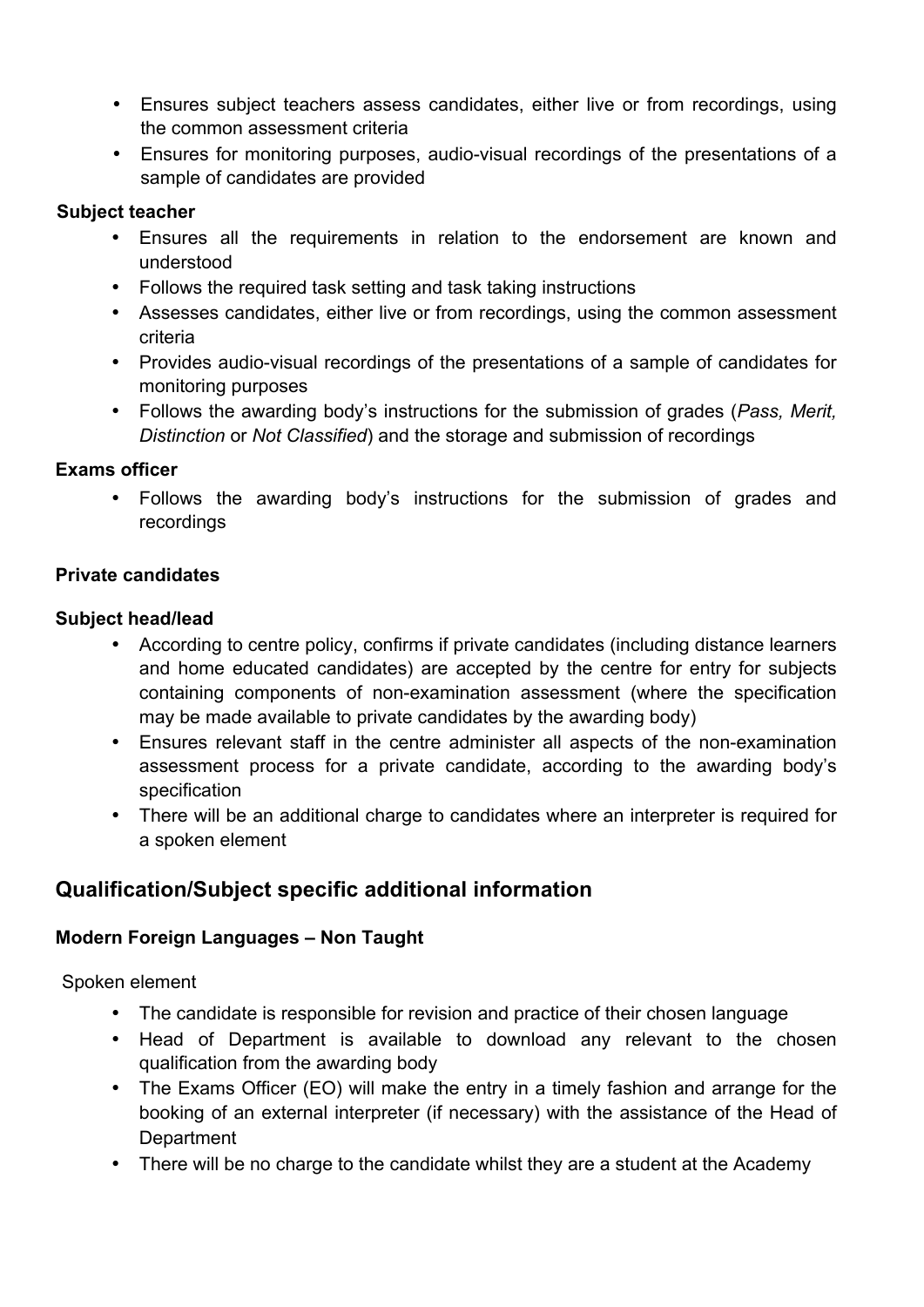• The Head of Department will provide the EO with samples of candidates work in a time appropriate manner

## **English Language – spoken endorsement**

- Candidates are provided with every opportunity to undertake the spoken endorsement
- The Head of Department is responsible for the sample of candidates work to be chosen and despatched to the awarding body

## **Management of issues and potential risks associated with non-examination assessments**

| Issue/Risk                                                                                                                           | Centre actions to manage issue/mitigate risk                                                                                                                                                                                                                                                                                                                                                                                                                                                                                                                                                                                                                                                                                                                                                                                                                                                                                                                      | Action by                                 |
|--------------------------------------------------------------------------------------------------------------------------------------|-------------------------------------------------------------------------------------------------------------------------------------------------------------------------------------------------------------------------------------------------------------------------------------------------------------------------------------------------------------------------------------------------------------------------------------------------------------------------------------------------------------------------------------------------------------------------------------------------------------------------------------------------------------------------------------------------------------------------------------------------------------------------------------------------------------------------------------------------------------------------------------------------------------------------------------------------------------------|-------------------------------------------|
| Centre Staff malpractice                                                                                                             | Records confirm that relevant centre staff are familiar with<br>and follow:<br>the current JCQ publication Instructions for conducting<br>non-examination assessments<br>the JCQ document Notice to Centres - Sharing NEA<br>material and candidates' work -<br>http://www.jcq.org.uk/exams-office/non-<br>examinationassessments                                                                                                                                                                                                                                                                                                                                                                                                                                                                                                                                                                                                                                 | <b>Head of Centre</b><br>SLT<br>EO<br>HoD |
| Candidate malpractice                                                                                                                | Records confirm that candidates are informed and understand<br>they must not:<br>submit work which is not their own<br>$\bullet$<br>make available their work to other candidates through<br>٠<br>any medium<br>allow other candidates to have access to their own<br>٠<br>independently sourced material<br>assist other candidates to produce work<br>٠<br>use books, the internet or other sources without<br>٠<br>acknowledgement or attribution<br>submit work that has been word processed by a third<br>٠<br>party without acknowledgement<br>include inappropriate, offensive or obscene material<br>$\bullet$<br>Records confirm that candidates have been made aware of the<br>JCQ documents Information for candidates - non-examination<br>assessments and Information for candidates - Social Media -<br>https://www.jcq.org.uk/exams-office/information-for-<br>candidatesdocuments and understand they must not post their<br>work on social media | <b>Head of Centre</b><br><b>SLT</b><br>EO |
| <b>Task setting</b>                                                                                                                  |                                                                                                                                                                                                                                                                                                                                                                                                                                                                                                                                                                                                                                                                                                                                                                                                                                                                                                                                                                   |                                           |
| Awarding body set task: IT<br>failure/corruption of task details<br>where set task details accessed<br>from the awarding body online | Awarding body key date for accessing/downloading set task noted<br>prior to start of course<br>IT systems checked prior to key date<br>Alternative IT system used to gain access<br>Awarding body contacted to request direct email of task details                                                                                                                                                                                                                                                                                                                                                                                                                                                                                                                                                                                                                                                                                                               | <b>ICT</b> lead<br>EO                     |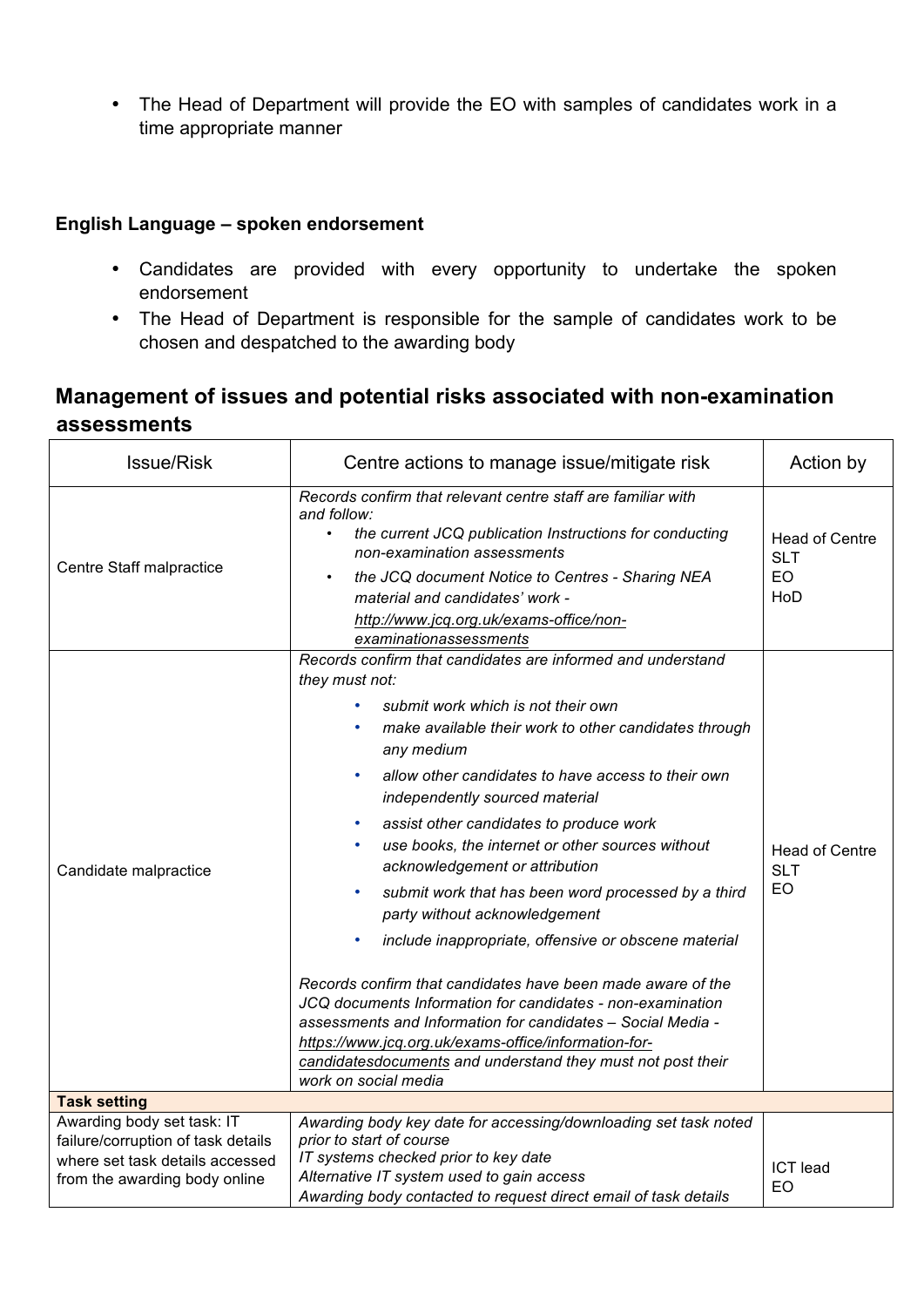| Centre set task: Subject teacher<br>fails to meet the assessment<br>criteria as detailed in the<br>specification | Ensures that subject teachers access awarding body training<br>information, practice materials etc.<br>Records confirmation that subject teachers understand the task<br>setting arrangements as defined in the awarding body's<br>specification<br>Samples assessment criteria in the centre set task                                                 | HoD<br>FΟ. |
|------------------------------------------------------------------------------------------------------------------|--------------------------------------------------------------------------------------------------------------------------------------------------------------------------------------------------------------------------------------------------------------------------------------------------------------------------------------------------------|------------|
| Candidates do not understand<br>the marking criteria and what<br>they need to do to gain credit                  | A simplified version of the awarding body's marking criteria<br>described in the specification that is not specific to the work of an<br>individual candidate or group of candidates is produced for<br>candidates<br>Records confirm all candidates understand the marking criteria<br>Candidates confirm/record they understand the marking criteria | HoD<br>EO. |
| Subject teacher long term<br>absence during the task setting<br>stage                                            | See centre's exam contingency plan - Teaching staff extended<br>absence at key points in the exam cycle                                                                                                                                                                                                                                                |            |
| <b>Issuing of tasks</b>                                                                                          |                                                                                                                                                                                                                                                                                                                                                        |            |
| Task for legacy specification<br>to<br>candidates<br>qiven<br>undertaking new specification                      | Ensures subject teachers take care to distinguish between<br>requirements/tasks for legacy specifications and<br>requirements/tasks for new specifications<br>Awarding body guidance sought where this issue remains<br>unresolved                                                                                                                     | HoD<br>EO  |

| Awarding body set task not<br>issued to candidates on time                                                                                                                    | Awarding body key date for accessing set task as detailed in the<br>specification noted prior to start of course<br>Course information issued to candidates contains details when set<br>task will be issued and needs to be completed by<br>Set task accessed well in advance to allow time for planning,<br>resourcing and teaching | HoD<br>EO<br><b>KS</b> lead      |
|-------------------------------------------------------------------------------------------------------------------------------------------------------------------------------|---------------------------------------------------------------------------------------------------------------------------------------------------------------------------------------------------------------------------------------------------------------------------------------------------------------------------------------|----------------------------------|
| The wrong task is given to<br>candidates                                                                                                                                      | Ensures course planning and information taken from the awarding<br>body's specification confirms the correct task will be issued to<br>candidates<br>Awarding body guidance sought where this issue remains<br>unresolved                                                                                                             | HoD<br>EO                        |
| Subject teacher long term<br>absence during the issuing<br>of tasks stage                                                                                                     | See centre's exam contingency plan - Teaching staff extended<br>absence at key points in the exam cycle                                                                                                                                                                                                                               |                                  |
| A candidate (or parent/carer)<br>expresses concern about<br>safeguarding, confidentiality or<br>faith in undertaking a task such<br>as a presentation that may be<br>recorded | Ensures the candidate's presentation does not form part of the<br>sample which will be recorded<br>Contacts the awarding body at the earliest opportunity where<br>unable to record the required number of candidates for the<br>monitoring sample                                                                                    | HoD<br>EO                        |
| <b>Task taking</b>                                                                                                                                                            |                                                                                                                                                                                                                                                                                                                                       |                                  |
| Supervision                                                                                                                                                                   |                                                                                                                                                                                                                                                                                                                                       |                                  |
| Planned assessments clash with                                                                                                                                                | Assessment plan identified for the start of the course                                                                                                                                                                                                                                                                                |                                  |
| other centre or candidate<br>activities                                                                                                                                       | Assessment dates/periods included in centre wide calendar                                                                                                                                                                                                                                                                             | F <sub>O</sub><br><b>KS</b> lead |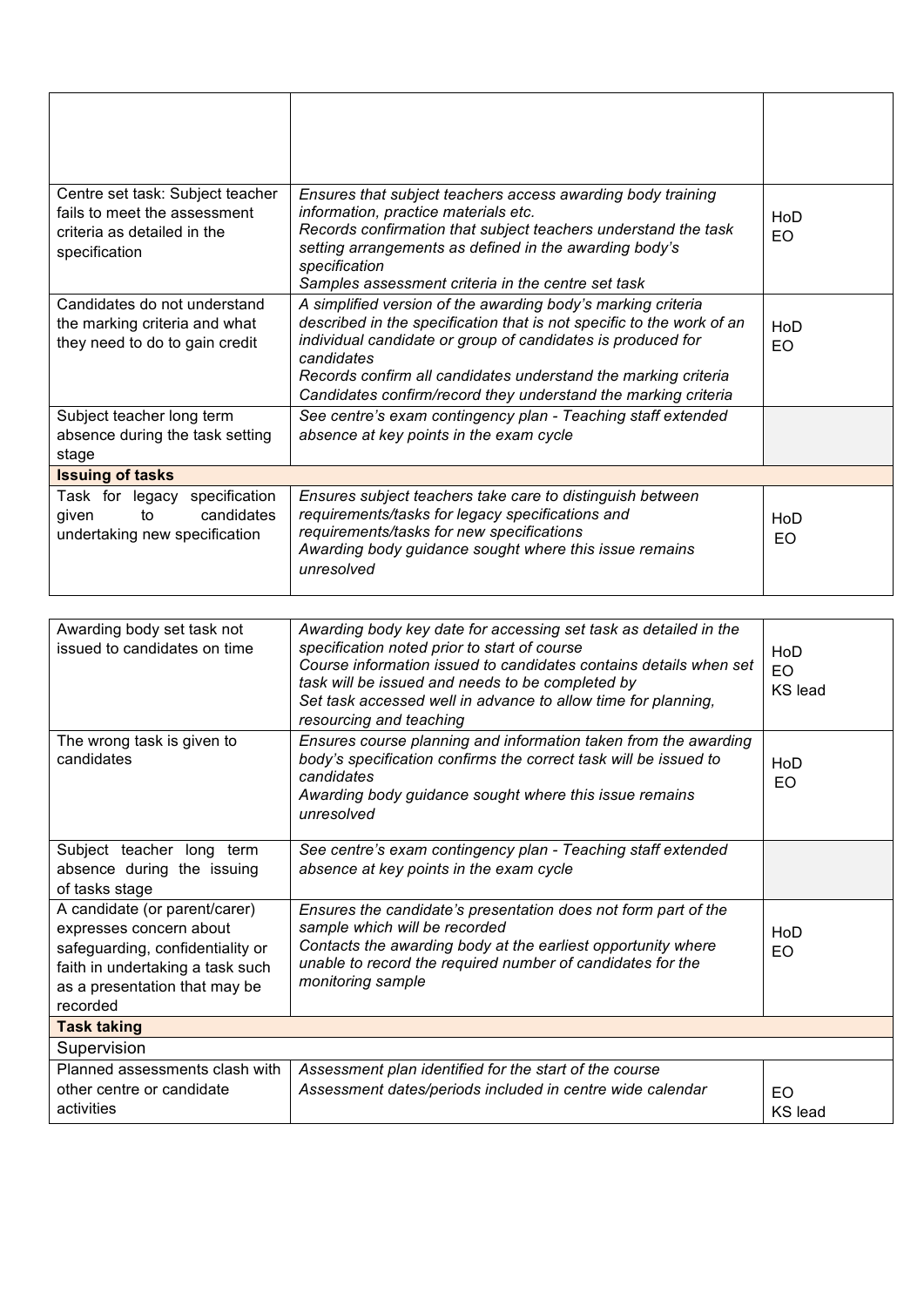| Rooms or facilities inadequate<br>for candidates to take tasks<br>under appropriate supervision                        | Timetabling organised to allocate appropriate rooms and IT<br>facilities for the start of the course<br>Staggered sessions arranged where IT facilities insufficient for<br>number of candidates<br>Whole cohort to undertake written task in large exam venue at the<br>same time (exam conditions do not apply)                                                                                                                                                                                                                                                   | EO                                 |
|------------------------------------------------------------------------------------------------------------------------|---------------------------------------------------------------------------------------------------------------------------------------------------------------------------------------------------------------------------------------------------------------------------------------------------------------------------------------------------------------------------------------------------------------------------------------------------------------------------------------------------------------------------------------------------------------------|------------------------------------|
| Insufficient supervision of<br>candidates to enable work to be<br>authenticated                                        | Confirm subject teachers are aware of and follow the current JCQ<br>publication Instructions for conducting non-examination<br>assessments and any other specific instructions detailed in the<br>awarding body's specification in relation to the supervision of<br>candidates<br>Confirm subject teachers understand their role and responsibilities<br>as detailed in the centre's non-examination assessment policy                                                                                                                                             | HoD<br>EO<br><b>KS Lead</b>        |
| A candidate is suspected of<br>malpractice prior to submitting<br>their work for assessment                            | Instructions and processes in the current JCQ publication<br>Instructions for conducting non-examination assessments (section<br>9 Malpractice) are followed<br>An internal investigation and where appropriate internal<br>disciplinary procedures are followed                                                                                                                                                                                                                                                                                                    | <b>Class Teacher</b><br>HoD<br>FΟ. |
| Access arrangements were not<br>put in place for an assessment<br>where a candidate is approved<br>for arrangements    | Relevant staff are signposted to the JCQ publication A guide to<br>the special consideration process (section 2), to determine the<br>process to be followed to apply for special consideration for the<br>candidate                                                                                                                                                                                                                                                                                                                                                | EO<br><b>SENCo</b>                 |
|                                                                                                                        | Advice and feedback                                                                                                                                                                                                                                                                                                                                                                                                                                                                                                                                                 |                                    |
| Candidate claims appropriate<br>advice and feedback not given<br>by subject teacher prior to<br>starting on their work | Ensures a centre-wide process is in place for subject teachers to<br>record all information provided to candidates before work begins<br>as part of the centre's quality assurance procedures<br>Regular monitoring of subject teacher completed records and sign-<br>off to confirm monitoring activity<br>Full records kept detailing all information and advice given to<br>candidates prior to starting on their work as appropriate to the<br>subject and component<br>Candidate confirms/records advice and feedback given prior to<br>starting on their work | HoD<br><b>KS Lead</b>              |
| Candidate claims no advice and<br>feedback given by subject<br>teacher during the task-taking<br>stage                 | Ensures a centre-wide process is in place for subject teachers to<br>record all advice and feedback provided to candidates during the<br>task-taking stage as part of the centre's quality assurance<br>procedures<br>Regular monitoring of subject teacher completed records and sign-<br>off to confirm monitoring activity                                                                                                                                                                                                                                       | HoD<br><b>KS Lead</b>              |

|                                                                                                                          | Full records kept detailing all advice and feedback given to<br>candidates during the task-taking stage as appropriate to the subject<br>and component<br>Candidate confirms/records advice and feedback given during the<br>task-taking stage                                                                                          |                      |
|--------------------------------------------------------------------------------------------------------------------------|-----------------------------------------------------------------------------------------------------------------------------------------------------------------------------------------------------------------------------------------------------------------------------------------------------------------------------------------|----------------------|
| was given to candidates by the<br>subject teacher over and above<br>that allowed in the regulations and<br>specification | $A$ third party claims that assistance $An$ investigation is conducted; candidates and subject teacher are<br>interviewed and statements recorded where relevant<br>Records as detailed above are provided to confirm all assistance<br>given<br>Where appropriate, a suspected malpractice report is submitted to<br>the awarding body | <b>KS Lead</b><br>EO |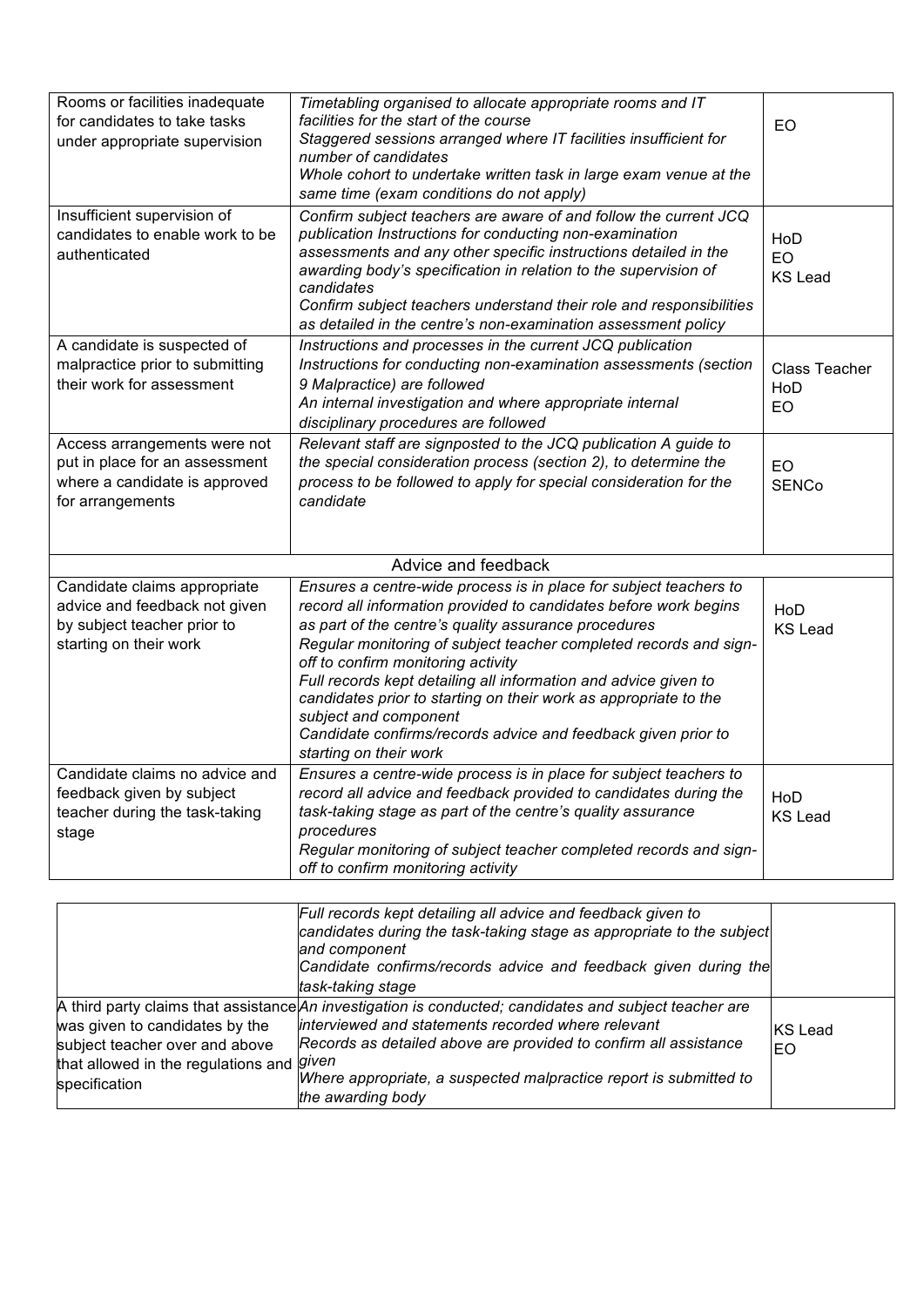| Candidate does not reference<br>information<br>from<br>published<br>source              | Candidate is advised at a general level to reference information<br>before work is submitted for formal assessment<br>Candidate is again referred to the JCQ document Information for<br>candidates: non-examination assessments<br>Candidate's detailed record of his/her own research, planning,<br>resources etc. is regularly checked to ensure continued completion                                                                                                                                                                   | <b>Class Teacher</b><br>HoD |
|-----------------------------------------------------------------------------------------|--------------------------------------------------------------------------------------------------------------------------------------------------------------------------------------------------------------------------------------------------------------------------------------------------------------------------------------------------------------------------------------------------------------------------------------------------------------------------------------------------------------------------------------------|-----------------------------|
| Candidate does not set out<br>references as required                                    | Candidate is advised at a general level to review and re-draft the set<br>out of references before work is submitted for formal assessment<br>Candidate is again referred to the JCQ document Information for<br>candidates: non-examination assessments<br>Candidate's detailed record of his/her own research, planning,<br>resources etc. is regularly checked to ensure continued completion                                                                                                                                           | <b>Class Teacher</b><br>HoD |
| Candidate joins the course late<br>after formally supervised task<br>taking has started | A separate supervised session(s) is arranged for the candidate to<br>catch up                                                                                                                                                                                                                                                                                                                                                                                                                                                              | HoD<br>EO<br><b>KS</b> lead |
| Candidate moves to another<br>centre during the course                                  | Awarding body guidance is sought to determine what can be done<br>depending on the stage at which the move takes place                                                                                                                                                                                                                                                                                                                                                                                                                     | EO                          |
| An excluded pupil wants to<br>complete his/her non-examination<br>assessment(s)         | The awarding body specification is checked to determine if the<br>specification is available to a candidate outside mainstream<br>education<br>If so, arrangements for supervision, authentication and marking are<br>made separately for the candidate                                                                                                                                                                                                                                                                                    | HoD<br>EO<br>KS lead        |
|                                                                                         | Resources                                                                                                                                                                                                                                                                                                                                                                                                                                                                                                                                  |                             |
| A candidate augments notes and<br>resources between formally<br>supervised sessions     | Preparatory notes and the work to be assessed are collected in and<br>kept secure between formally supervised sessions<br>Where memory sticks are used by candidates, these are collected<br>in and kept secure between formally supervised sessions Where<br>work is stored on the centre's network, access for candidates is<br>restricted between formally supervised sessions                                                                                                                                                          | <b>Class Teacher</b><br>HoD |
| A candidate fails to acknowledge<br>sources on work that is submitted<br>for assessment | Candidate's detailed record of his/her own research, planning,<br>resources etc. is checked to confirm all the sources used, including<br>books, websites and audio/visual resources<br>Awarding body guidance is sought on whether the work of the<br>candidate should be marked where candidate's detailed records<br>acknowledges sources appropriately<br>Where confirmation is unavailable from candidate's records,<br>awarding body guidance is sought and/or a mark of zero is<br>submitted to the awarding body for the candidate | <b>Class Teacher</b>        |
|                                                                                         | Word and time limits                                                                                                                                                                                                                                                                                                                                                                                                                                                                                                                       |                             |
| A candidate is penalised by the<br>awarding body for exceeding word<br>or time limits   | Records confirm the awarding body specification has been<br>checked to determine if word or time limits are mandatory Where<br>limits are for guidance only, candidates are discouraged from<br>exceeding them<br>Candidates confirm/record any information provided to them on                                                                                                                                                                                                                                                            | <b>Class Teacher</b><br>EO  |
|                                                                                         | word or time limits is known and understood                                                                                                                                                                                                                                                                                                                                                                                                                                                                                                |                             |
|                                                                                         | Collaboration and group work                                                                                                                                                                                                                                                                                                                                                                                                                                                                                                               |                             |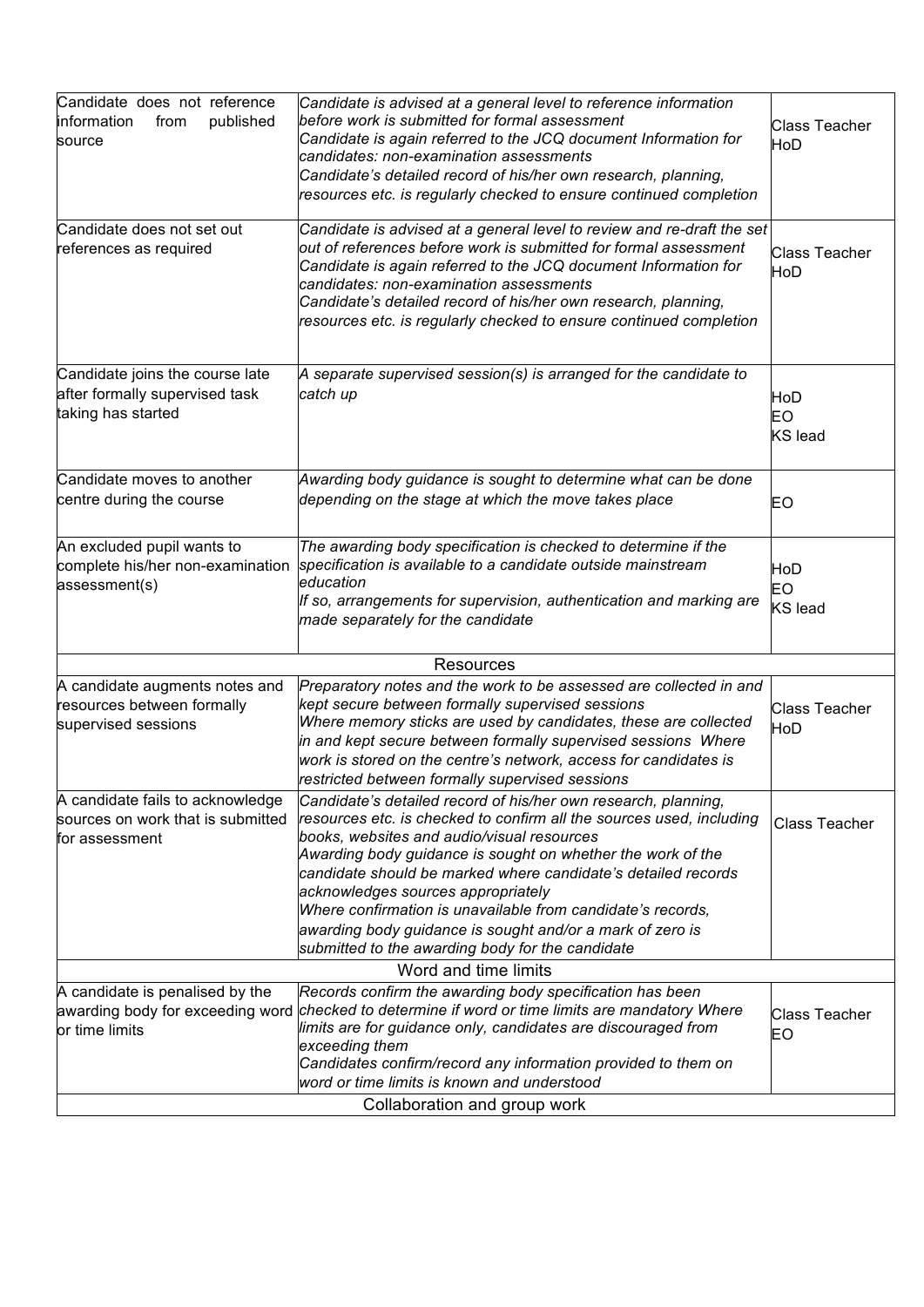| Candidates have worked in<br>groups where the awarding<br>body specification states this is<br>not permitted                                                 | Records confirm the awarding body specification has been<br>checked to determine if group work is permitted<br>Awarding body guidance sought where this issue remains<br>unresolved                                                                                                                                                                                                                                                                                                                                                                                                                                                                  | HoD<br>EO<br><b>Class Teacher</b>            |
|--------------------------------------------------------------------------------------------------------------------------------------------------------------|------------------------------------------------------------------------------------------------------------------------------------------------------------------------------------------------------------------------------------------------------------------------------------------------------------------------------------------------------------------------------------------------------------------------------------------------------------------------------------------------------------------------------------------------------------------------------------------------------------------------------------------------------|----------------------------------------------|
|                                                                                                                                                              | Authentication procedures                                                                                                                                                                                                                                                                                                                                                                                                                                                                                                                                                                                                                            |                                              |
| A teacher has doubts about the<br>authenticity of the work<br>submitted by a candidate for<br>internal assessment<br>Candidate plagiarises other<br>material | Records confirm subject staff have been made aware of the JCQ<br>document Teachers sharing assessment material and candidates'<br>work<br>Records confirm that candidates have been issued with the<br>current JCQ document Information for candidates:<br>nonexamination assessments<br>Candidates confirm/record that they understand what they need to<br>do to comply with the regulations for non-examination<br>assessments as outlined in the JCQ document Information for<br>candidates: non-examination assessments<br>The candidate's work is not accepted for assessment<br>A mark of zero is recorded and submitted to the awarding body | HoD<br>EO<br><b>KS</b> lead<br>Class teacher |
| Candidate does not sign their<br>authentication<br>statement/declaration                                                                                     | Records confirm that candidates have been issued with the<br>current JCQ document Information for candidates:<br>nonexamination assessments<br>Candidates confirm/record they understand what they need to do<br>to comply with the regulations as outlined in the JCQ document<br>Information for candidates: non-examination assessments<br>Declaration is checked for signature before accepting the work of<br>a candidate for formal assessment                                                                                                                                                                                                 | HoD<br>EO                                    |
| sign authentication forms                                                                                                                                    | Subject teacher not available to Ensures a centre-wide process is in place for subject teachers to<br>sign authentication forms at the point of marking candidates work<br>as part of the centre's quality assurance procedures                                                                                                                                                                                                                                                                                                                                                                                                                      | HoD<br>EO                                    |
|                                                                                                                                                              | Presentation of work                                                                                                                                                                                                                                                                                                                                                                                                                                                                                                                                                                                                                                 |                                              |
| Candidate does not fully<br>complete the awarding body's<br>cover sheet that is attached to<br>their worked submitted for<br>formal assessment               | Cover sheet is checked to ensure it is fully completed before<br>accepting the work of a candidate for formal assessment                                                                                                                                                                                                                                                                                                                                                                                                                                                                                                                             | Class Teacher                                |
| Keeping materials secure                                                                                                                                     |                                                                                                                                                                                                                                                                                                                                                                                                                                                                                                                                                                                                                                                      |                                              |
| Candidates work<br>between<br>formal supervised sessions<br>is not securely stored                                                                           | Records confirm subject teachers are aware of and follow current<br>JCQ publication Instructions for conducting non-examination<br>assessments<br>Regular monitoring/internal audit ensures subject teacher use of<br>appropriate secure storage                                                                                                                                                                                                                                                                                                                                                                                                     | Class Teacher<br>HoD<br>EO                   |
| Adequate secure storage not<br>available to subject teacher                                                                                                  | Records confirm adequate/sufficient secure storage is available<br>to subject teacher prior to the start of the course Alternative<br>secure storage sourced where required                                                                                                                                                                                                                                                                                                                                                                                                                                                                          | HoD<br>EO                                    |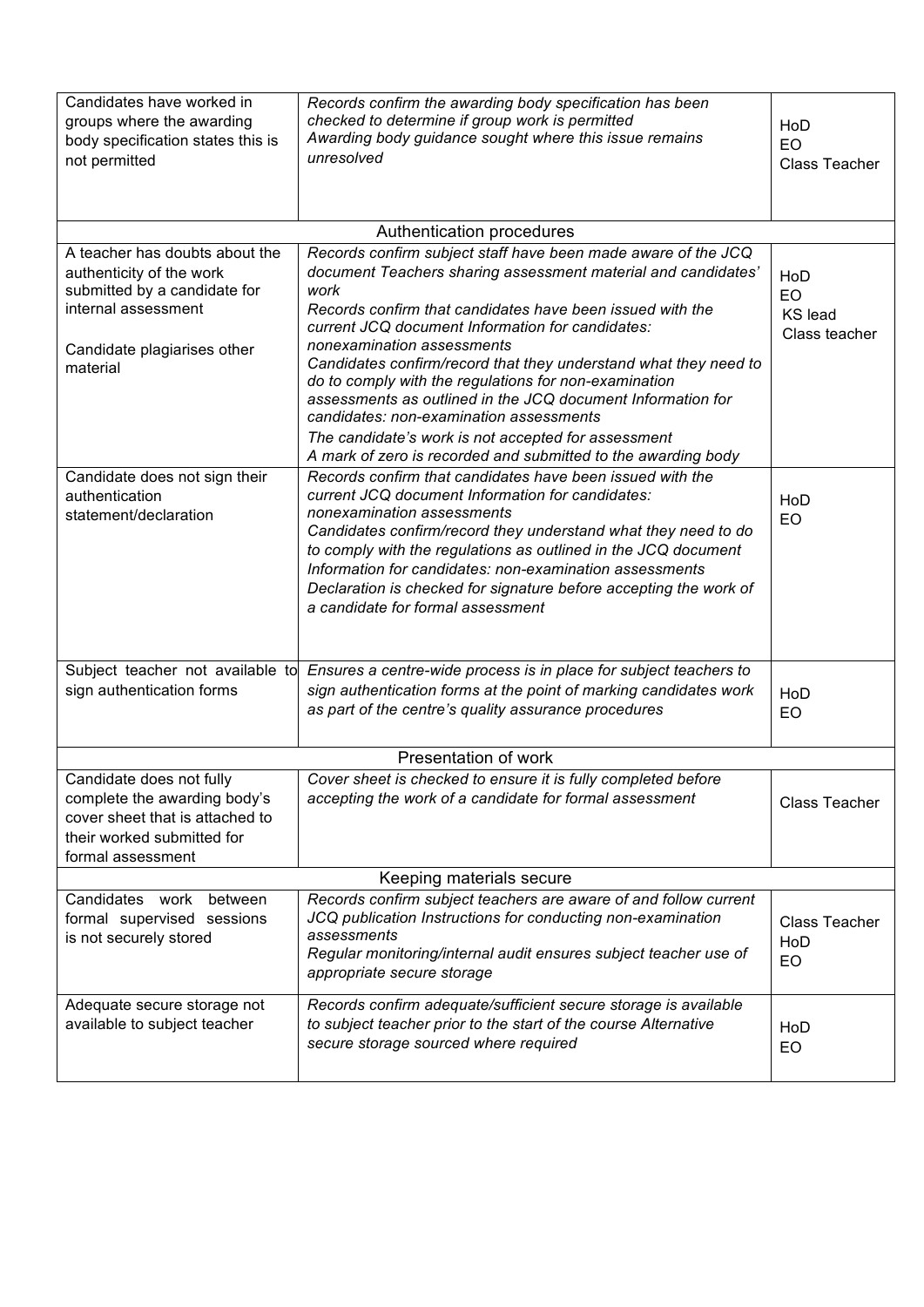|                                                                                         | Records confirm subject teachers are aware of and follow current<br>JCQ publication Instructions for conducting non-examination<br>assessments<br>Internal processes and regular monitoring/internal audit by IT<br>Manager ensures:<br>access to this material is restricted<br>appropriate security safeguards are in place (insert<br>names/types of protection)<br>an effective back-up strategy is employed so that an up to<br>date archive of candidates' evidence is maintained<br>any sensitive digital media is encrypted (according to<br>awarding body guidance to ensure that the method of<br>encryption is suitable) to ensure the security of the data<br>stored within it | HoD<br>Class teacher<br>EO<br><b>ICT Lead</b>            |
|-----------------------------------------------------------------------------------------|--------------------------------------------------------------------------------------------------------------------------------------------------------------------------------------------------------------------------------------------------------------------------------------------------------------------------------------------------------------------------------------------------------------------------------------------------------------------------------------------------------------------------------------------------------------------------------------------------------------------------------------------------------------------------------------------|----------------------------------------------------------|
| Task marking - externally assessed components                                           |                                                                                                                                                                                                                                                                                                                                                                                                                                                                                                                                                                                                                                                                                            |                                                          |
| A candidate is absent on the<br>day of the examiner visit for an<br>acceptable reason   | Awarding body guidance is sought to determine if alternative<br>assessment arrangements can be made for the candidate<br>If not, eligibility for special consideration is explored and a request<br>submitted to the awarding body where appropriate                                                                                                                                                                                                                                                                                                                                                                                                                                       | EO                                                       |
| A candidate is absent on the<br>day of the examiner visit for an<br>unacceptable reason | The candidate is marked absent on the attendance register                                                                                                                                                                                                                                                                                                                                                                                                                                                                                                                                                                                                                                  | EO                                                       |
| Task marking - internally assessed components                                           |                                                                                                                                                                                                                                                                                                                                                                                                                                                                                                                                                                                                                                                                                            |                                                          |
| A candidate submits little or no<br>work                                                | Where a candidate submits no work, the candidate is recorded as<br>absent when marks are submitted to the awarding body Where a<br>candidate submits little work, the work produced is assessed<br>against the assessment criteria and a mark allocated<br>appropriately; where the work does not meet any of the<br>assessment criteria a mark of zero is submitted to the awarding<br>body                                                                                                                                                                                                                                                                                               | HoD                                                      |
| A candidate is unable to finish<br>their work for unforeseen reason                     | Relevant staff are signposted to the JCQ publication A guide to<br>the special consideration process (section 5), to determine<br>eligibility and the process to be followed for shortfall in work                                                                                                                                                                                                                                                                                                                                                                                                                                                                                         | HoD<br>EO                                                |
| The work of a candidate is lost<br>or damaged                                           | Relevant staff are signposted to the JCQ publication Instructions<br>for conducting non-examination assessments (section 8), to<br>determine eligibility and the process to be followed for lost or<br>damaged work                                                                                                                                                                                                                                                                                                                                                                                                                                                                        | HoD<br><b>EO</b>                                         |
| Candidate malpractice is<br>discovered                                                  | Instructions and processes in the current JCQ publication<br>Instructions for conducting non-examination assessments (section<br>9 Malpractice) are followed<br>Investigation and reporting procedures in the current JCQ<br>publication Suspected Malpractice in Examinations and<br>Assessments are followed<br>Appropriate internal disciplinary procedures are also followed                                                                                                                                                                                                                                                                                                           | Invigilator<br>(where<br>applicable)<br>HoD<br><b>EO</b> |
| A teacher marks the work of<br>his/her own child                                        | A conflict of interest is declared by informing the awarding body<br>that a teacher is teaching his/her own child at the start of the<br>course<br>Marked work of said child is submitted for moderation whether<br>part of the sample requested or not                                                                                                                                                                                                                                                                                                                                                                                                                                    | HoD<br>EO                                                |